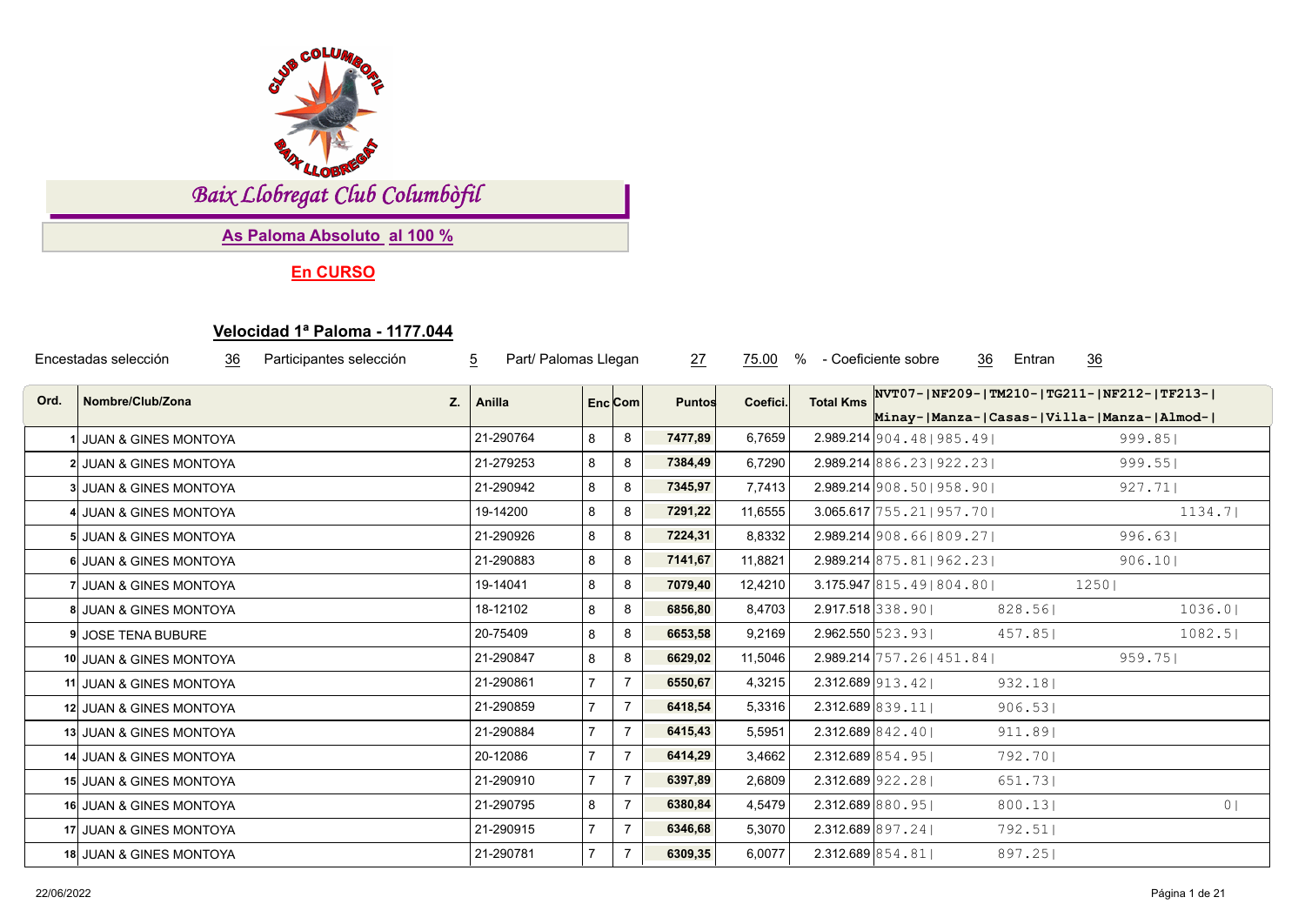| Ord. | Nombre/Club/Zona<br>Z.      | Anilla    | Enc <sub>i</sub> Com |                | <b>Puntos</b> | Coefici. | <b>Total Kms</b> | NVT07- NF209- TM210- TG211- NF212- TF213-          |
|------|-----------------------------|-----------|----------------------|----------------|---------------|----------|------------------|----------------------------------------------------|
|      |                             |           |                      |                |               |          |                  | Minay- Manza- Casas- Villa- Manza- Almod-          |
|      | 19 JUAN & GINES MONTOYA     | 21-279270 | $\overline{7}$       | $\overline{7}$ | 6300,92       | 6,2264   |                  | $2.312.689$ 890.28<br>799.90                       |
|      | 20 JUAN & GINES MONTOYA     | 21-290852 | $\overline{7}$       | $\overline{7}$ | 6285,17       | 5,0298   |                  | $2.312.689$ 809.671<br>$800.42$                    |
|      | 21 JUAN & GINES MONTOYA     | 21-279222 | 8                    | 8              | 6257,49       | 11,5092  |                  | $2.989.214 \,   807.88   460.74  $<br>$677.44$     |
|      | 22 JUAN & GINES MONTOYA     | 21-279229 | $\overline{7}$       | $\overline{7}$ | 6228,58       | 5,1657   |                  | $2.312.689$ 735.55<br>784.41                       |
|      | 23 JUAN & GINES MONTOYA     | 21-290782 | $\overline{7}$       | $\overline{7}$ | 6223,31       | 5,6721   |                  | $2.312.689$ 886.531<br>646.45                      |
|      | 24 JOSE TENA BUBURE         | 21-291641 | 8                    | 8              | 6214,34       | 17,0338  |                  | $2.886.539$ 679.95<br>579.94<br>903.861            |
|      | 25 JUAN & GINES MONTOYA     | 20-12436  | $\overline{7}$       | $\overline{7}$ | 6211,67       | 9,0234   |                  | $2.537.203 \mid 512.20 \mid$<br>1121.7             |
|      | 26 JOSE TENA BUBURE         | 20-14214  | $\overline{7}$       | $\overline{7}$ | 6117,92       | 9,8444   | 2.669.099        | 736.701<br>906.01                                  |
|      | 27 JUAN & GINES MONTOYA     | 21-290900 | 8                    | $\overline{7}$ | 6104,00       | 10,0366  |                  | $2.989.214 \,   886.38   1000  $<br>10001          |
|      | 28 JUAN & GINES MONTOYA     | 18-12211  | $\overline{7}$       | $\overline{7}$ | 6102,46       | 13,0818  |                  | 2.460.788 848.67   959.07                          |
|      | 29 JUAN & GINES MONTOYA     | 18-12008  | $\overline{7}$       | $\overline{7}$ | 6073,37       | 9,4995   |                  | $2.312.689$ 749.23<br>756.33                       |
|      | 30 JUAN & GINES MONTOYA     | 21-290946 | $\overline{7}$       | $\overline{7}$ | 6070,45       | 13,6448  |                  | $2.312.689$ 913.62<br>892.06                       |
|      | 31 JOSE TENA BUBURE         | 20-13226  | $\overline{7}$       | $\overline{7}$ | 6051,27       | 6,2754   | 2.593.088        | 731.54<br>661.771                                  |
|      | 32 JUAN & GINES MONTOYA     | 20-12175  | $\overline{7}$       | $\overline{7}$ | 6033,65       | 4,2488   |                  | $2.312.689$ 546.39<br>$678.44$                     |
|      | 33 JESUS MONTUENGA MARTINEZ | 21-291081 | 8                    | 8              | 6019,44       | 17,8463  |                  | $2.972.124 \mid 783.09 \mid 659.58 \mid$<br>921.74 |
|      | 34 JOSE TENA BUBURE         | 21-291610 | $\overline{7}$       | $\overline{7}$ | 6003,72       | 9,1108   | 2.593.088        | 891.65 <br>637.12                                  |
|      | 35 JUAN & GINES MONTOYA     | 21-290812 | $\overline{7}$       | $\overline{7}$ | 6000,21       | 12,0078  |                  | $2.537.203$ 807.40<br>796.68                       |
|      | <b>36 JOSE TENA BUBURE</b>  | 21-291650 | $\overline{7}$       | $\overline{7}$ | 5991,50       | 11,4573  |                  | $2.500.595$ 644.01<br>868.131<br>998.961           |
|      | 37 JUAN & GINES MONTOYA     | 21-290838 | $\overline{7}$       | $\overline{7}$ | 5984,37       | 7,1437   |                  | $2.312.689$ 754.74<br>549.82                       |
|      | 38 JOSE TENA BUBURE         | 20-13259  | $\overline{7}$       | $\overline{7}$ | 5974,38       | 6,3249   | 2.669.099        | 584.85<br>728.01                                   |
|      | 39 JESUS MONTUENGA MARTINEZ | 21-291107 | 8                    | $\overline{7}$ | 5940,59       | 8,4731   |                  | 2.445.712 876.86   858.56  <br>0 <sub>1</sub>      |
|      | 40 JUAN & GINES MONTOYA     | 21-290957 | $\overline{7}$       | $\overline{7}$ | 5906,68       | 11,9340  |                  | $2.460.788$ 909.23   688.05                        |
|      | 41 JOSE TENA BUBURE         | 20-14578  | 8                    | 8              | 5886,01       | 11,4765  |                  | $2.886.539$ 273.60<br>696.00<br>307.67             |
|      | 42 JOSE TENA BUBURE         | 21-291656 | $\overline{7}$       | $\overline{7}$ | 5880,22       | 11,3262  | 2.593.088        | $765.04$  <br>696.101                              |
|      | 43 JUAN & GINES MONTOYA     | 21-290949 | $\overline{7}$       | $\overline{7}$ | 5817,12       | 9,7239   |                  | $2.460.800$ 591.33<br>961.89                       |
|      | 44 JESUS MONTUENGA MARTINEZ | 21-291199 | $\overline{7}$       | $\overline{7}$ | 5717,28       | 13,0137  |                  | $2.297.450\,866.42$<br>567.22                      |
|      | 45 JUAN & GINES MONTOYA     | 21-290825 | 8                    | 8              | 5709,77       | 16,2881  |                  | $2.989.214 \mid 865.61 \mid 417.57 \mid$<br>374.81 |
|      | 46 JESUS MONTUENGA MARTINEZ | 21-291212 | $\overline{7}$       | $\overline{7}$ | 5661,97       | 15,4581  |                  | 2.297.450 882.84<br>765.86                         |
|      | 47 JUAN & GINES MONTOYA     | 20-12194  | $\overline{7}$       | $\overline{7}$ | 5656,57       | 11,2737  |                  | $2.537.203 \mid 545.36 \mid$<br>807.59             |
|      | 48 JOSE TENA BUBURE         | 20-13206  | $\overline{7}$       | 6              | 5647,74       | 4,3609   |                  | $1.966.148$ 959.66<br>0 <sub>1</sub>               |
|      | 49 JESUS MONTUENGA MARTINEZ | 21-290974 | $\overline{7}$       | $\overline{7}$ | 5622,06       | 13,2574  |                  | 2.297.450 906.35 <br>441.71                        |
|      | 50 JESUS MONTUENGA MARTINEZ | 17-13233  | 6                    | 6              | 5589,40       | 3,0540   |                  | $2.091.521$   905.62  <br>928.70                   |
|      | 51 JUAN & GINES MONTOYA     | 21-290705 | $\overline{7}$       | 6              | 5546,77       | 5,1673   |                  | 1.932.374 797.22  <br>0 <sub>1</sub>               |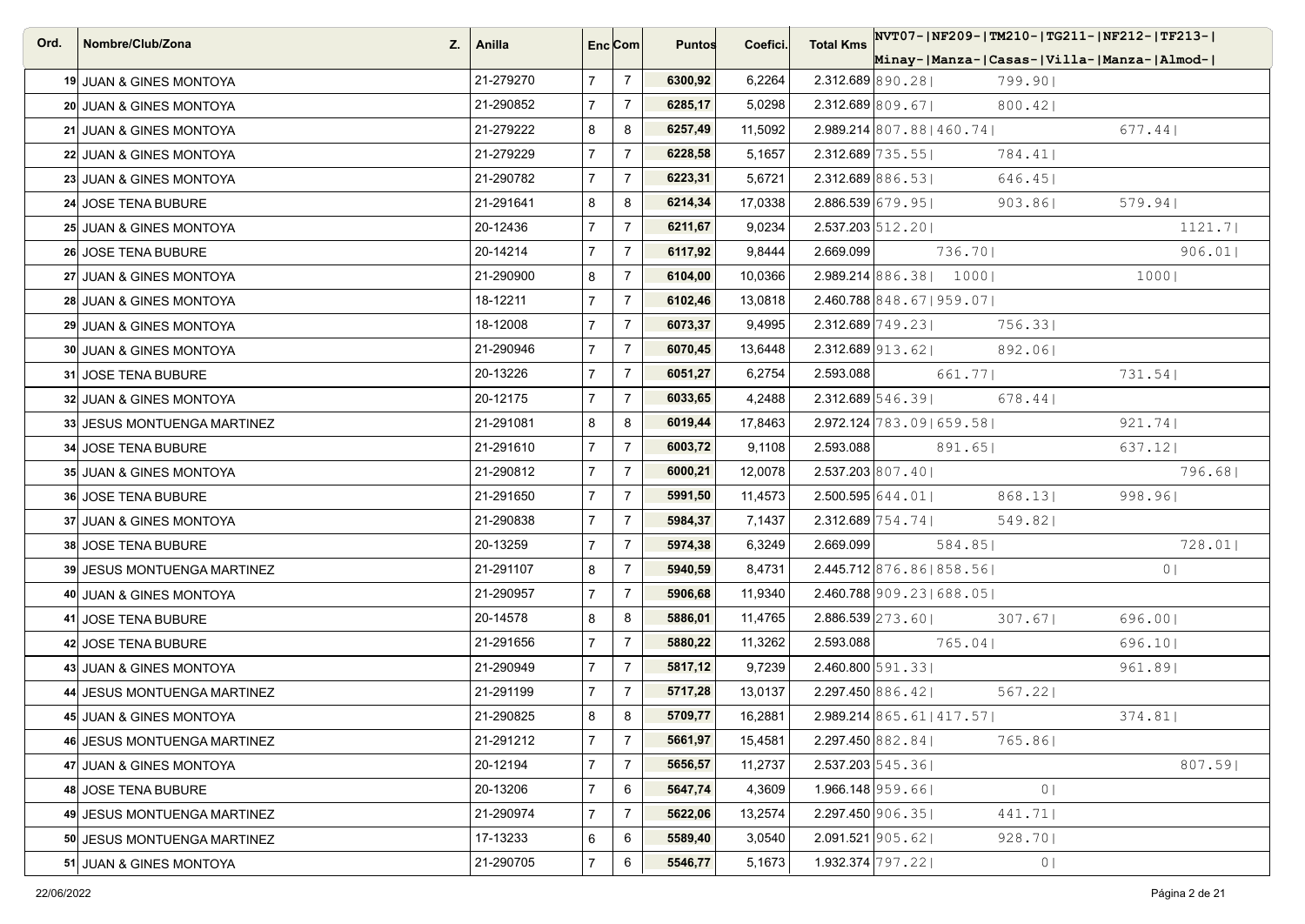| Ord. | Nombre/Club/Zona<br>Z.           | Anilla    |                | Enc <sub>i</sub> Com | <b>Puntos</b> | Coefici. | <b>Total Kms</b>             | NVT07- NF209- TM210- TG211- NF212- TF213- |                |
|------|----------------------------------|-----------|----------------|----------------------|---------------|----------|------------------------------|-------------------------------------------|----------------|
|      |                                  |           |                |                      |               |          |                              | Minay- Manza- Casas- Villa- Manza- Almod- |                |
|      | 52 JUAN & GINES MONTOYA          | 21-290765 | $\overline{7}$ | 6                    | 5515,88       | 5,6000   | $1.932.374$  904.92          | 0 <sub>1</sub>                            |                |
|      | 53 JOSE TENA BUBURE              | 21-291647 | 6              | 6                    | 5512,38       | 8,3673   | 2.306.874                    | 866.661                                   | 1225.6         |
|      | 54 JUAN & GINES MONTOYA          | 21-290916 | $\overline{7}$ | 6                    | 5509,50       | 4,7583   | $1.932.374$ 859.45           | 0 <sub>1</sub>                            |                |
|      | 55 JUAN & GINES MONTOYA          | 21-290738 | $\overline{7}$ | 6                    | 5473,76       | 4,9440   | 1.932.374 $ 842.30 $         |                                           | $0 \mid$       |
|      | 56 JUAN & GINES MONTOYA          | 21-290952 | $\overline{7}$ | 6                    | 5443,72       | 7,1493   | $1.932.374$ 889.12           | 0 <sup>1</sup>                            |                |
|      | 57 JUAN & GINES MONTOYA          | 21-290771 | 6              | 6                    | 5414,11       | 7,4993   | $1.932.374$ 900.931          |                                           |                |
|      | 58 JESUS MONTUENGA MARTINEZ      | 21-293325 | $\overline{7}$ | $\overline{7}$       | 5411,63       | 11,1582  |                              | $2.766.195 \mid 897.42 \mid 916.26 \mid$  | 548.891        |
|      | 59 J. MANUEL SEBASTIAN HERNANDEZ | 21-291552 | 6              | 6                    | 5394,51       | 6,3733   | $2.244.185 \mid 761.24 \mid$ | 912.37                                    | 998.72         |
|      | 60 JESUS MONTUENGA MARTINEZ      | 21-291145 | $\overline{7}$ | 6                    | 5383,68       | 10,2179  | $1.919.312$   927.99         | 0 <sub>1</sub>                            |                |
|      | 61 JUAN & GINES MONTOYA          | 21-279228 | $\overline{7}$ | 6                    | 5381,58       | 9,4763   | $1.932.374$ 876.15           | 0 <sup>1</sup>                            |                |
|      | 62 JESUS MONTUENGA MARTINEZ      | 18-12381  | 6              | 6                    | 5340,76       | 3,9578   | $2.316.035$ 935.90           |                                           | 649.371        |
|      | 63 JESUS MONTUENGA MARTINEZ      | 20-12431  | 6              | 6                    | 5328,54       | 6,0334   | $2.316.035 \mid 472.57 \mid$ |                                           | 1168.5         |
|      | 64 JESUS MONTUENGA MARTINEZ      | 21-291214 | 8              | $\overline{7}$       | 5293,50       | 10,3949  |                              | $2.445.712$ 329.04   587.63               | 0 <sub>1</sub> |
|      | 65 JOSE TENA BUBURE              | 21-291606 | $\overline{7}$ | 6                    | 5290,04       | 10,3704  | 1.966.148 895.91             | 0 <sub>1</sub>                            |                |
|      | 66 JUAN & GINES MONTOYA          | 21-279223 | 6              | 6                    | 5256,25       | 11,0027  | $1.932.374$ 842.30           |                                           |                |
|      | 67 JOSE TENA BUBURE              | 21-291614 | $\overline{7}$ | 6                    | 5246,51       | 11,6759  | $1.966.148$ 929.61           |                                           | 0 <sup>1</sup> |
|      | 68 JOSE TENA BUBURE              | 21-291602 | $\overline{7}$ | $\overline{7}$       | 5221,15       | 6,5318   | $2.672.804$ $245.49$         | 353.05                                    | 818.031        |
|      | 69 JESUS MONTUENGA MARTINEZ      | 20-12433  | 6              | 6                    | 5198,19       | 6,8110   | $2.316.035$ 855.34           |                                           | 717.71         |
|      | 70 JUAN & GINES MONTOYA          | 21-279263 | 6              | 6                    | 5182,78       | 8,1618   | 1.932.374 $648.54$           |                                           |                |
|      | 71 JOSE TENA BUBURE              | 21-284027 | 6              | 6                    | 5181,11       | 10,8175  | 1.966.148 $ 824.14 $         | 868.331                                   |                |
|      | 72 J. MANUEL SEBASTIAN HERNANDEZ | 21-290994 | 6              | 6                    | 5180,17       | 5,8731   | 2.244.185 860.21             | 847.51                                    | 720.30         |
|      | 73 JUAN & GINES MONTOYA          | 21-290832 | $\overline{7}$ | 6                    | 5161,62       | 6,4055   | $1.932.374$ 517.47           |                                           | 0              |
|      | 74 JUAN & GINES MONTOYA          | 21-290839 | $\overline{7}$ | 6                    | 5159,88       | 8,2733   | $1.932.374$ 621.73           |                                           | 0 <sup>1</sup> |
|      | 75 JUAN & GINES MONTOYA          | 21-279235 | 6              | 6                    | 5145,21       | 7,7111   | $1.932.374$ 562.941          |                                           |                |
|      | 76 JUAN & GINES MONTOYA          | 20-12181  | 6              | 6                    | 5137,58       | 12,2790  | 1.932.374 828.16             |                                           |                |
|      | 77 JESUS MONTUENGA MARTINEZ      | 21-291154 | 8              | 6                    | 5133,41       | 5,3583   |                              | $2.197.742$ 850.90 631.01                 | 0 <sup>1</sup> |
|      | 78 JOSE TENA BUBURE              | 20-14226  | $\overline{7}$ | 6                    | 5116,01       | 10,0545  | 2.058.641                    | 691.13                                    | 0 <sup>1</sup> |
|      | 79 JUAN & GINES MONTOYA          | 21-290724 | 6              | 6                    | 5099,11       | 3,7610   | $1.932.374$ 323.95           |                                           |                |
|      | 80 JUAN & GINES MONTOYA          | 21-279246 | 6              | 6                    | 5087,20       | 10,4484  | $1.932.374$ 610.54           |                                           |                |
|      | 81 JUAN & GINES MONTOYA          | 20-12036  | 6              | 6                    | 5055,63       | 10,5909  | $1.932.374$ 547.19           |                                           |                |
|      | 82 JUAN & GINES MONTOYA          | 21-290778 | 6              | 6                    | 5046,69       | 11,2264  | 1.932.374 594.51             |                                           |                |
|      | 83 JUAN & GINES MONTOYA          | 21-290951 | 6              | 6                    | 5043,11       | 10,8505  | $1.932.374$ 854.67           |                                           |                |
|      | 84 JUAN & GINES MONTOYA          | 19-14218  | $\overline{7}$ | $\overline{7}$       | 5041,40       | 10,1570  | 2.537.203 216.94             |                                           | 247.17         |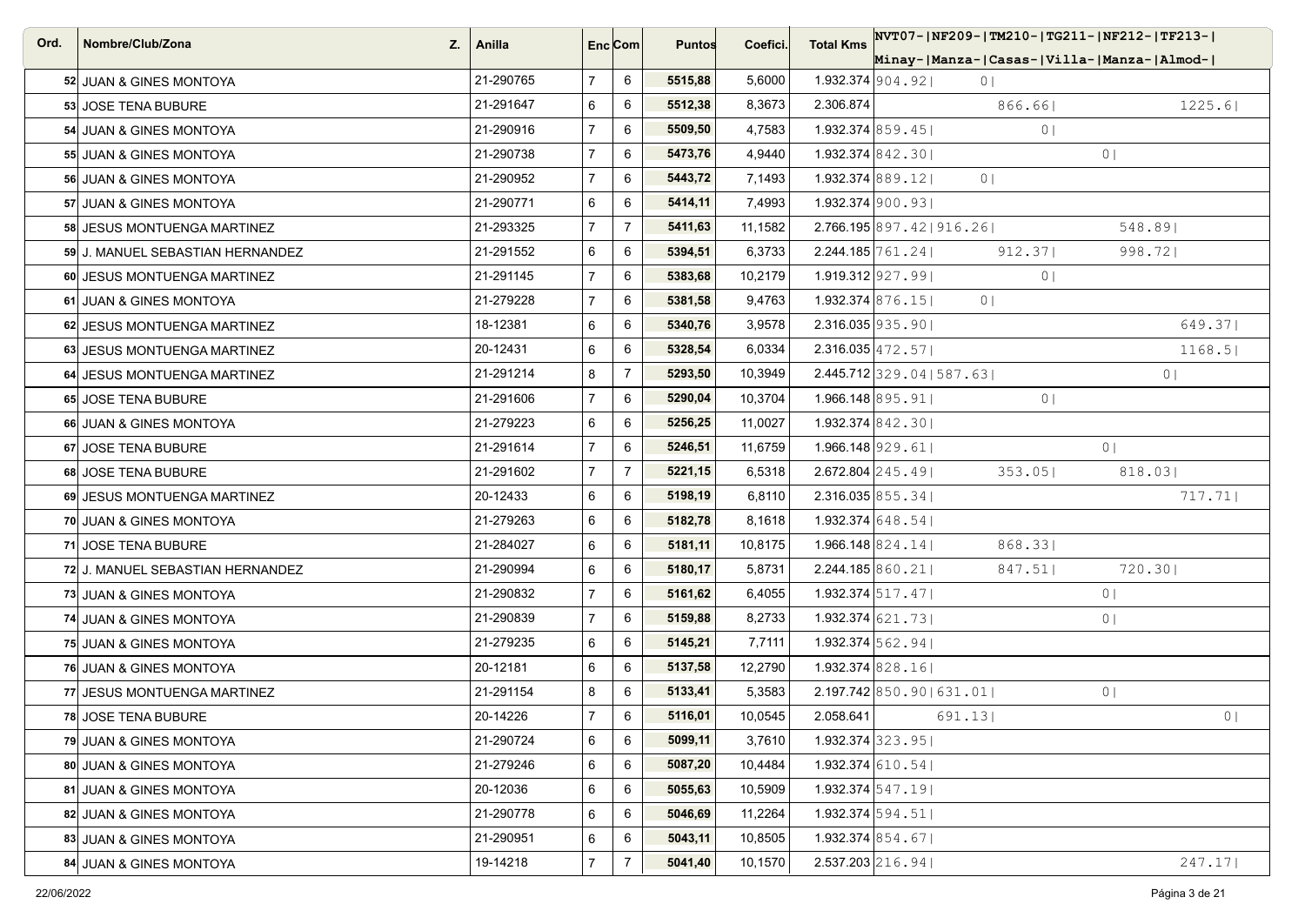| Ord. | Nombre/Club/Zona<br>Z.             | Anilla    | Enc Com        |                 | <b>Puntos</b> | Coefici. | <b>Total Kms</b>                |                | NVT07- NF209- TM210- TG211- NF212- TF213- |                |                |
|------|------------------------------------|-----------|----------------|-----------------|---------------|----------|---------------------------------|----------------|-------------------------------------------|----------------|----------------|
|      |                                    |           |                |                 |               |          |                                 |                | Minay- Manza- Casas- Villa- Manza- Almod- |                |                |
|      | 85 JESUS MONTUENGA MARTINEZ        | 21-290976 | $7^{\circ}$    | 6               | 5037,87       | 6,9032   | $1.919.312$ $ 429.68 $          |                | 0 <sub>1</sub>                            |                |                |
|      | <b>86 JUAN &amp; GINES MONTOYA</b> | 21-290775 | $\overline{7}$ | 6               | 5020,86       | 11,5152  | $1.932.374$ 616.461             |                |                                           | 0 <sub>1</sub> |                |
|      | 87 JUAN & GINES MONTOYA            | 21-279286 | $\overline{7}$ | 6               | 5020,86       | 10,9339  | 1.932.374 $\left[742.77\right]$ |                |                                           | 0              |                |
|      | 88 JUAN & GINES MONTOYA            | 21-290866 | 6              | 6               | 4999,80       | 12,8038  | $1.932.374$ 870.07              |                |                                           |                |                |
|      | 89 JESUS MONTUENGA MARTINEZ        | 18-12416  | 6              | 6               | 4992,64       | 10,6899  | $2.316.035$ 686.55              |                |                                           |                | 997.85         |
|      | 90 JUAN & GINES MONTOYA            | 21-290953 | 6              | 6               | 4987,45       | 9,9672   | $1.932.374$ 710.65              |                |                                           |                |                |
|      | 91 JUAN & GINES MONTOYA            | 20-12027  | $\overline{7}$ | 6               | 4968,43       | 5,3278   | $1.932.374$ $257.91$            |                |                                           | 0 <sup>1</sup> |                |
|      | 92 JUAN & GINES MONTOYA            | 21-290941 | $\overline{7}$ | 6               | 4963,91       | 10,9873  | $1.932.374$ 554.361             |                |                                           | 0 <sub>1</sub> |                |
|      | 93 JUAN & GINES MONTOYA            | 21-290776 | 6              | 6               | 4952,94       | 12,0515  | $1.932.374$ 661.83              |                |                                           |                |                |
|      | 94 JUAN & GINES MONTOYA            | 21-290798 | 6              | 5               | 4952,07       | 0,2609   | 1.496.062                       | 0 <sub>1</sub> |                                           |                |                |
|      | 95 JESUS MONTUENGA MARTINEZ        | 21-291086 | $\overline{7}$ | 6               | 4949,57       | 3,8393   | $2.297.450$ 617.94              |                | 456.34                                    |                |                |
|      | 96 JUAN & GINES MONTOYA            | 21-290842 | $\overline{7}$ | 6               | 4939,60       | 10,5470  | $1.932.374$ 521.86              |                |                                           | 0              |                |
|      | 97 JUAN & GINES MONTOYA            | 21-290790 | $\overline{7}$ | 6               | 4873,75       | 12,2259  | 1.932.374 $ 525.68 $            |                |                                           | 0              |                |
|      | 98 JUAN & GINES MONTOYA            | 21-290783 | 6              | 5               | 4868,06       | 0,6610   | 1.496.062                       | 0 <sup>1</sup> |                                           |                |                |
|      | 99 JUAN & GINES MONTOYA            | 21-290707 | 6              | 6               | 4852,61       | 11,9779  | $1.932.374$ 532.40              |                |                                           |                |                |
|      | 100 JUAN & GINES MONTOYA           | 21-279238 | 6              | 6               | 4841,70       | 15,5574  | $1.932.374 \,   848.59  $       |                |                                           |                |                |
|      | 101 JESUS MONTUENGA MARTINEZ       | 20-12428  | 6              | 6               | 4832,44       | 10,3021  | $2.316.035 \mid 796.85 \mid$    |                |                                           |                | 627.68         |
|      | 102 JUAN & GINES MONTOYA           | 20-12025  | $\overline{7}$ | 6               | 4819,45       | 9,9318   | 1.932.374 $\left 288.82\right $ |                |                                           | 0 <sub>1</sub> |                |
|      | 103 JUAN & GINES MONTOYA           | 21-290808 | 6              | 6               | 4807,21       | 11,9019  | $1.932.374$ 352.531             |                |                                           |                |                |
|      | 104 JOSE TENA BUBURE               | 20-13238  | 6              | $5\phantom{.0}$ | 4794,73       | 1,6638   | 1.524.207                       | 0 <sub>1</sub> |                                           |                |                |
|      | 105 JUAN & GINES MONTOYA           | 21-290730 | 6              | 6               | 4786,10       | 13,8986  | $1.932.374$ 489.31              |                |                                           |                |                |
|      | 106 BERNARDO MECA                  | 20-14106  | 6              | 6               | 4784,89       | 13,3645  | $2.063.613 \mid 762.29 \mid$    |                |                                           | 650.68         |                |
|      | 107 JUAN & GINES MONTOYA           | 21-290780 | $\overline{7}$ | 6               | 4771,22       | 13,7227  | $1.932.374$ 485.20              |                |                                           |                | 0 <sub>1</sub> |
|      | 108 JUAN & GINES MONTOYA           | 21-290837 | $\overline{7}$ | 6               | 4768,29       | 10,7487  | $1.932.374$   909.27            |                | 0 <sup>1</sup>                            |                |                |
|      | 109 JUAN & GINES MONTOYA           | 21-290878 | 6              | $5\phantom{.0}$ | 4740,68       | 3,0769   | 1.496.062                       | 0 <sub>1</sub> |                                           |                |                |
|      | 110 MARC CASAS CALVO               | 21-292755 | 5              | 5               | 4734,54       | 1,9219   | $1.783.755$ 950.90              |                | 943.55                                    |                |                |
|      | 111 JUAN & GINES MONTOYA           | 21-290797 | 6              | 5               | 4724,95       | 2,6462   | 1.496.062                       | 0 <sub>1</sub> |                                           |                |                |
|      | 112 JUAN & GINES MONTOYA           | 20-12039  | $\overline{7}$ | 6               | 4722,17       | 11,8873  | $1.932.374$ 555.15              |                |                                           | 0              |                |
|      | 113 JUAN & GINES MONTOYA           | 21-279242 | 6              | 6               | 4719,56       | 15,6866  | $1.932.374$ 828, 091            |                |                                           |                |                |
|      | 114 JUAN & GINES MONTOYA           | 20-12026  | $\overline{7}$ | $5\phantom{.0}$ | 4710,54       | 3,3741   | 1.496.062                       | 0 <sub>1</sub> |                                           | 0              |                |
|      | 115 JUAN & GINES MONTOYA           | 21-290793 | 6              | 5               | 4707,64       | 3,4375   | 1.496.062                       | 0 <sup>1</sup> |                                           |                |                |
|      | 116 J. MANUEL SEBASTIAN HERNANDEZ  | 21-291539 | 6              | 6               | 4694,95       | 8,3718   | $2.244.185$ 342.97              |                | 635.881                                   | 999.621        |                |
|      | 117 JUAN & GINES MONTOYA           | 21-290710 | $\overline{7}$ | 6               | 4691,40       | 15,5436  | 1.932.374 $525.74$              |                |                                           | 0              |                |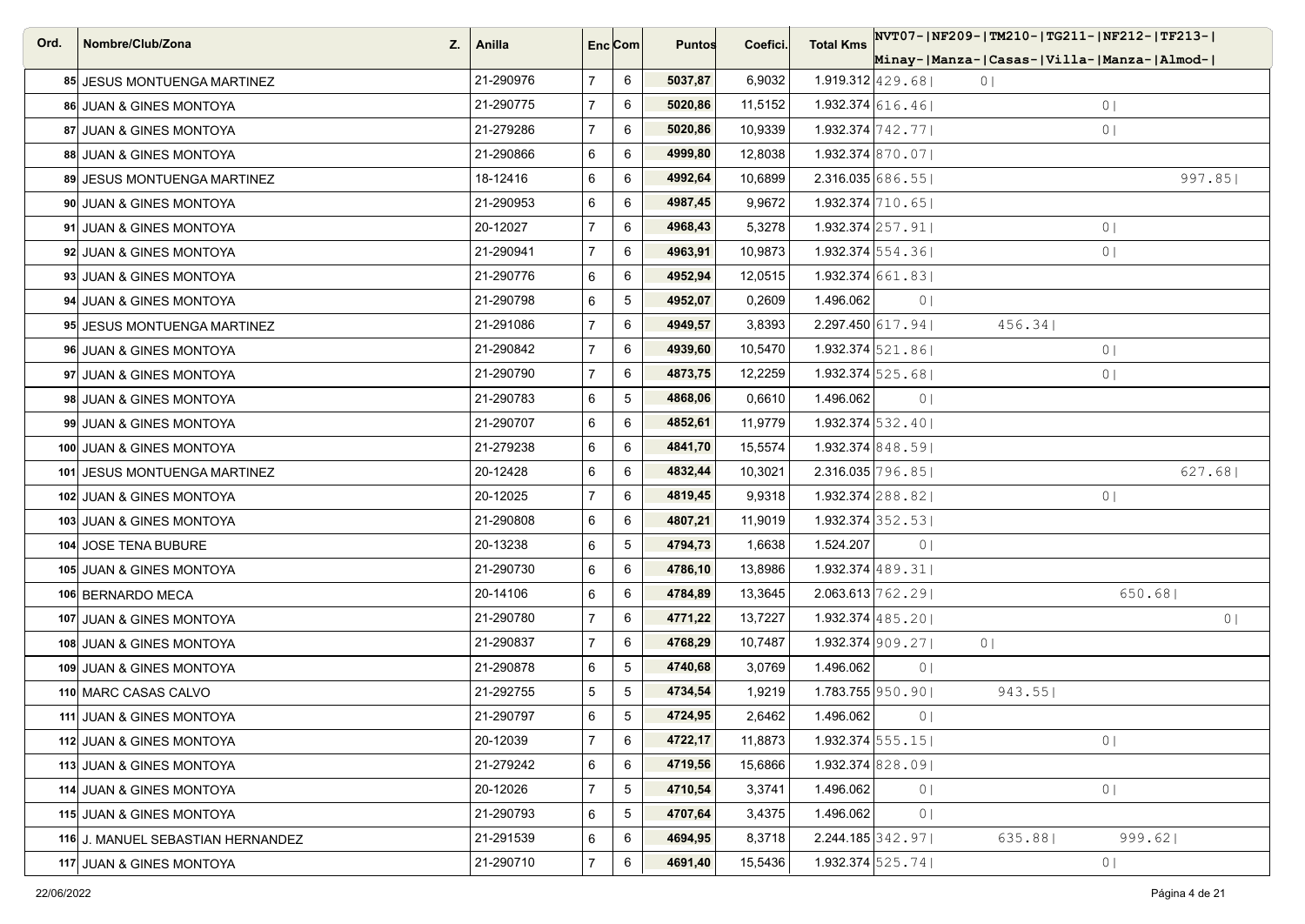| Ord. | Nombre/Club/Zona<br>Z.            | Anilla    | Enc <sub>i</sub> Com |                 | <b>Puntos</b> | Coefici. | <b>Total Kms</b> |                             | NVT07- NF209- TM210- TG211- NF212- TF213- |                |
|------|-----------------------------------|-----------|----------------------|-----------------|---------------|----------|------------------|-----------------------------|-------------------------------------------|----------------|
|      |                                   |           |                      |                 |               |          |                  |                             | Minay- Manza- Casas- Villa- Manza- Almod- |                |
|      | 118 JOSE TENA BUBURE              | 21-291817 | 6                    | 5               | 4688,12       | 4,7104   | 1.524.207        | 0 <sub>1</sub>              |                                           |                |
|      | 119 MARC CASAS CALVO              | 20-14117  | 5                    | 5               | 4686,52       | 5,3688   | 2.101.530        |                             | 726.901                                   | 1250           |
|      | 120 JESUS MONTUENGA MARTINEZ      | 21-291216 | $\overline{7}$       | 6               | 4680,92       | 13,0461  | 1.863.315        | $0 \mid$                    | 290.63                                    |                |
|      | 121 JUAN & GINES MONTOYA          | 19-15452  | $\overline{7}$       | $\overline{7}$  | 4677,12       | 14,5485  |                  | $2.460.788$ 859.41   362.41 |                                           |                |
|      | 122 JUAN & GINES MONTOYA          | 21-279255 | 6                    | 5               | 4670,66       | 4,4222   | 1.496.062        | 0 <sup>1</sup>              |                                           |                |
|      | 123 JUAN & GINES MONTOYA          | 21-290855 | $\overline{7}$       | 6               | 4668,21       | 12,4045  |                  | $1.932.374$ 859.59          | 0 <sup>1</sup>                            |                |
|      | 124 JUAN & GINES MONTOYA          | 21-290835 | 6                    | 6               | 4661,52       | 12,6609  |                  | $1.932.374$ 590.47          |                                           |                |
|      | 125 JUAN & GINES MONTOYA          | 21-290948 | 6                    | $5\phantom{.0}$ | 4659,46       | 4,1176   | 1.496.062        | 0 <sub>1</sub>              |                                           |                |
|      | 126 JESUS MONTUENGA MARTINEZ      | 19-20091  | 5                    | 5               | 4655,59       | 4,2460   |                  | 1.713.383 886.61            |                                           |                |
|      | 127 JUAN & GINES MONTOYA          | 21-279215 | 5                    | 5               | 4651,46       | 3,8723   | 1.496.062        |                             |                                           |                |
|      | 128 JUAN & GINES MONTOYA          | 21-279281 | 5                    | 5               | 4613,31       | 1,7552   |                  | $1.724.268$ 760.671         |                                           |                |
|      | 129 JUAN & GINES MONTOYA          | 21-290917 | 6                    | 6               | 4608,04       | 15,6769  |                  | $1.932.374$ 489.28          |                                           |                |
|      | 130 JUAN & GINES MONTOYA          | 21-290947 | 6                    | 6               | 4605,06       | 12,1635  |                  | $1.932.374$ $ 405.39 $      |                                           |                |
|      | 131 MARC CASAS CALVO              | 21-292737 | 6                    | 6               | 4588,71       | 5,6910   |                  | $2.320.987$ 654.57          | 398.66                                    | 703.30         |
|      | 132 BERNARDO MECA                 | 21-292402 | $\overline{7}$       | 6               | 4580,98       | 12,2733  |                  | $1.915.496$ $ 475.49 $      | 595.20                                    | 0 <sup>1</sup> |
|      | 133 MARC CASAS CALVO              | 20-13943  | 5                    | 5               | 4580,34       | 8,4198   | 2.101.530        |                             | 931.73                                    | 1076.2         |
|      | 134 JOSE TENA BUBURE              | 21-291624 | 6                    | 5               | 4548,96       | 7,9229   | 1.524.207        |                             | 0 <sup>1</sup>                            |                |
|      | 135 JOSE TENA BUBURE              | 21-291644 | 6                    | 5               | 4522,32       | 6,8937   | 1.524.207        | 0 <sub>1</sub>              |                                           |                |
|      | 136 JUAN & GINES MONTOYA          | 21-279214 | 6                    | 5               | 4484,62       | 8,4216   | 1.496.062        | 0 <sup>1</sup>              |                                           |                |
|      | 137 JUAN & GINES MONTOYA          | 21-290920 | 6                    | 6               | 4476,78       | 16,1803  |                  | $1.932.374$ 337.63          |                                           |                |
|      | 138 JOSE TENA BUBURE              | 19-15330  | 6                    | 5               | 4473,85       | 6,2441   |                  | 1.580.204 $ 856.45 $        |                                           | 0 <sub>1</sub> |
|      | 139 JUAN & GINES MONTOYA          | 21-290919 | 6                    | 6               | 4443,90       | 9,0974   |                  | $1.932.374$ 722.03          |                                           |                |
|      | 140 JOSE TENA BUBURE              | 21-291627 | 6                    | 5               | 4435,47       | 5,8974   |                  | $1.752.413\,868.56$         | 0 <sub>1</sub>                            |                |
|      | 141 JESUS MONTUENGA MARTINEZ      | 21-291108 | 6                    | 5               | 4424,16       | 10,1032  | 1.485.177        | 0 <sub>1</sub>              |                                           |                |
|      | 142 MARC CASAS CALVO              | 21-292777 | 5                    | 5               | 4412,70       | 7,5939   |                  | $1.783.755$ 982.13          | 1000                                      |                |
|      | 143 JOSE TENA BUBURE              | 21-291635 | 5                    | 5               | 4412,33       | 7,7291   |                  | $2.087.257$ 784.15          | 1135.6                                    |                |
|      | 144 JOSE TENA BUBURE              | 21-291657 | 6                    | 5               | 4405,45       | 10,8215  | 1.524.207        | 0 <sub>1</sub>              |                                           |                |
|      | 145 JOSE TENA BUBURE              | 21-291608 | $\overline{7}$       | 6               | 4398,56       | 15,1305  | 2.058.641        |                             | 515.67                                    | 0 <sup>1</sup> |
|      | 146 JUAN & GINES MONTOYA          | 21-290748 | 6                    | 5               | 4394,99       | 10,7694  | 1.496.062        | 0 <sub>1</sub>              |                                           |                |
|      | 147 JUAN & GINES MONTOYA          | 21-290854 | 5                    | $\,$ 5 $\,$     | 4393,51       | 9,7581   | 1.496.062        |                             |                                           |                |
|      | 148 MARC CASAS CALVO              | 20-12652  | 5                    | 5               | 4360,57       | 5,5344   | 2.101.530        |                             | 493.68                                    | 1114.3         |
|      | 149 J. MANUEL SEBASTIAN HERNANDEZ | 21-290961 | 6                    | 6               | 4360,26       | 12,2895  |                  | $2.244.185$ 644.85          | $285.11$                                  | 984.17         |
|      | 150 MARC CASAS CALVO              | 20-14053  | 5                    | 5               | 4354,56       | 6,4774   |                  | $1.783.755$ 815.07          | 846.40                                    |                |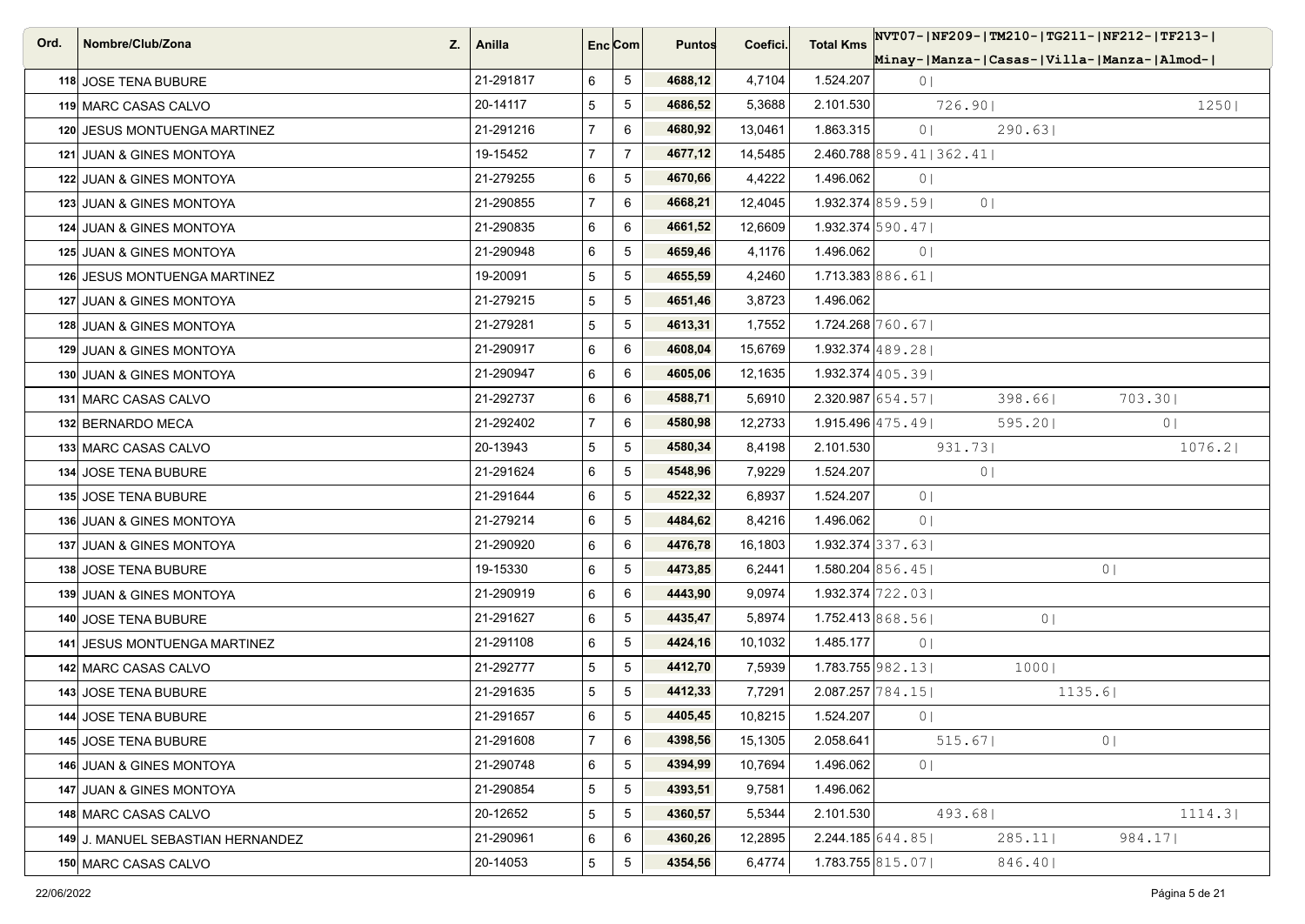| Ord. | Nombre/Club/Zona<br>Z.              | Anilla    | Enc Com        |                 | <b>Puntos</b> | Coefici. | <b>Total Kms</b> |                              |                | NVT07- NF209- TM210- TG211- NF212- TF213- |
|------|-------------------------------------|-----------|----------------|-----------------|---------------|----------|------------------|------------------------------|----------------|-------------------------------------------|
|      |                                     |           |                |                 |               |          |                  |                              |                | Minay- Manza- Casas- Villa- Manza- Almod- |
|      | 151 JOSE TENA BUBURE                | 21-291645 | 6              | 5               | 4346,23       | 9,7203   |                  | $1.580.204$ 811.27           |                | $0 \mid$                                  |
|      | 152 JUAN & GINES MONTOYA            | 21-290708 | 6              | $5\phantom{.0}$ | 4343,32       | 10,2073  | 1.496.062        | 0 <sub>1</sub>               |                |                                           |
|      | 153 JUAN & GINES MONTOYA            | 21-290806 | 6              | 5               | 4326,14       | 12,2488  | 1.496.062        | 0 <sub>1</sub>               |                |                                           |
|      | 154 JOSE TENA BUBURE                | 21-292062 | 6              | 6               | 4308,89       | 8,3932   | 2.230.863        |                              | 378.90         | 284.88                                    |
|      | 155 JUAN & GINES MONTOYA            | 21-290829 | 6              | 5               | 4271,92       | 11,2020  | 1.496.062        | 0 <sub>1</sub>               |                |                                           |
|      | <b>156 JUAN &amp; GINES MONTOYA</b> | 20-12066  | 6              | $\overline{5}$  | 4265,35       | 12,6988  | 1.496.062        | 0 <sub>1</sub>               |                |                                           |
|      | 157 JUAN & GINES MONTOYA            | 21-279269 | 6              | 6               | 4247,09       | 11,0132  |                  | $1.932.374$ 663.57           |                |                                           |
|      | 158 JOSE TENA BUBURE                | 21-291604 | 6              | 5               | 4242,24       | 10,5232  |                  | $1.620.042$ 814.31           |                | $0 \mid$                                  |
|      | 159 JOSE TENA BUBURE                | 21-291659 | 5              | 5               | 4238,29       | 7,2424   |                  | $1.752.413$ 796.16           | 810.51         |                                           |
|      | <b>160 JUAN &amp; GINES MONTOYA</b> | 21-290702 | 6              | $5\phantom{.0}$ | 4222,96       | 7,7540   | 1.496.062        | 0 <sub>1</sub>               |                |                                           |
|      | 161 MARC CASAS CALVO                | 21-279179 | 5              | 5               | 4185,58       | 9,3596   | 2.026.287        |                              | 970.93         | 893.70                                    |
|      | 162 JESUS MONTUENGA MARTINEZ        | 21-291161 | $\overline{7}$ | 6               | 4166,13       | 17,0564  |                  | $1.919.312$ 469.15           | 0 <sup>1</sup> |                                           |
|      | 163 MARC CASAS CALVO                | 20-12690  | 6              | 6               | 4159,90       | 8,8576   |                  | $2.320.987$ 965.66           | 436.82         | 612.63                                    |
|      | 164 MARC CASAS CALVO                | 21-292121 | 5              | 5               | 4158,56       | 8,9037   | 2.026.287        |                              | 718.48         | 888.371                                   |
|      | 165 MARC CASAS CALVO                | 21-279195 | 5              | 5               | 4151,98       | 9,5564   | 2.026.287        |                              | 783.86         | 901.84                                    |
|      | <b>166 JUAN &amp; GINES MONTOYA</b> | 21-290955 | 6              | 6               | 4135,93       | 18,0228  |                  | 1.932.374 584.44             |                |                                           |
|      | 167 JESUS MONTUENGA MARTINEZ        | 21-291058 | 6              | 5               | 4116,90       | 9,6041   | 1.485.177        | 0 <sub>1</sub>               |                |                                           |
|      | 168 MARC CASAS CALVO                | 19-14657  | 5              | $5\phantom{.0}$ | 4096,82       | 9,2896   | 2.101.530        |                              | 726.83         | 872.97                                    |
|      | 169 JUAN & GINES MONTOYA            | 21-290807 | 6              | 5               | 4082,52       | 8,7503   | 1.496.062        | 0 <sub>1</sub>               |                |                                           |
|      | 170 JESUS MONTUENGA MARTINEZ        | 21-291172 | 6              | $5\phantom{.0}$ | 4082,33       | 13,9144  | 1.485.177        | 0 <sub>1</sub>               |                |                                           |
|      | 171 MARC CASAS CALVO                | 20-12702  | 5              | 5               | 4078,75       | 10,5920  | 2.211.860        |                              | 735.35         | 1003.2                                    |
|      | 172 JUAN & GINES MONTOYA            | 21-290908 | 5              | $5\phantom{.0}$ | 4052,83       | 13,4910  | 1.496.062        |                              |                |                                           |
|      | 173 JESUS MONTUENGA MARTINEZ        | 20-12336  | 5              | 5               | 4046,18       | 10,3474  |                  | 1.713.383 886.46             |                |                                           |
|      | 174 JESUS MONTUENGA MARTINEZ        | 21-291038 | 6              | 5               | 4022,00       | 10,9348  |                  | $1.604.472 \mid 563.33 \mid$ |                | 0 <sup>1</sup>                            |
|      | 175 JAUME CONDEMINAS                | 21-292205 | 5              | $5\phantom{.0}$ | 4016,16       | 8,3327   | 2.167.436        |                              | 921.64         | 660.04                                    |
|      | 176 MARC CASAS CALVO                | 21-292796 | 5              | 5               | 4015,88       | 5,1973   |                  | $1.783.755$ $ 422.79 $       | 807.66         |                                           |
|      | 177 MARC CASAS CALVO                | 19-18802  | 5              | 5               | 3990,46       | 8,7117   | 2.026.287        |                              | 754.05         | 970.81                                    |
|      | 178 JOSE TENA BUBURE                | 21-284026 | 6              | 5               | 3982,62       | 15,0318  | 1.524.207        | 0 <sup>1</sup>               |                |                                           |
|      | 179 JUAN & GINES MONTOYA            | 20-12011  | 6              | $5\phantom{.0}$ | 3981,92       | 14,5888  | 1.496.062        | 0 <sub>1</sub>               |                |                                           |
|      | 180 JESUS MONTUENGA MARTINEZ        | 21-291070 | 6              | $5\phantom{.0}$ | 3977,85       | 7,0425   |                  | 2.091.521 882.72             | 450.70         |                                           |
|      | 181 MARC CASAS CALVO                | 21-291891 | 5              | $5\phantom{.0}$ | 3976,84       | 10,7362  | 2.101.530        |                              | 694.21         | 1118.8                                    |
|      | 182 MARC CASAS CALVO                | 21-292744 | 5              | $5\phantom{.0}$ | 3971,05       | 8,8414   | 2.026.287        |                              | $925.72$       | 450.92                                    |
|      | 183 JOSE TENA BUBURE                | 21-291626 | 5              | $\overline{5}$  | 3964,44       | 10,4504  | 1.984.228        |                              | 748.041        | 1105.1                                    |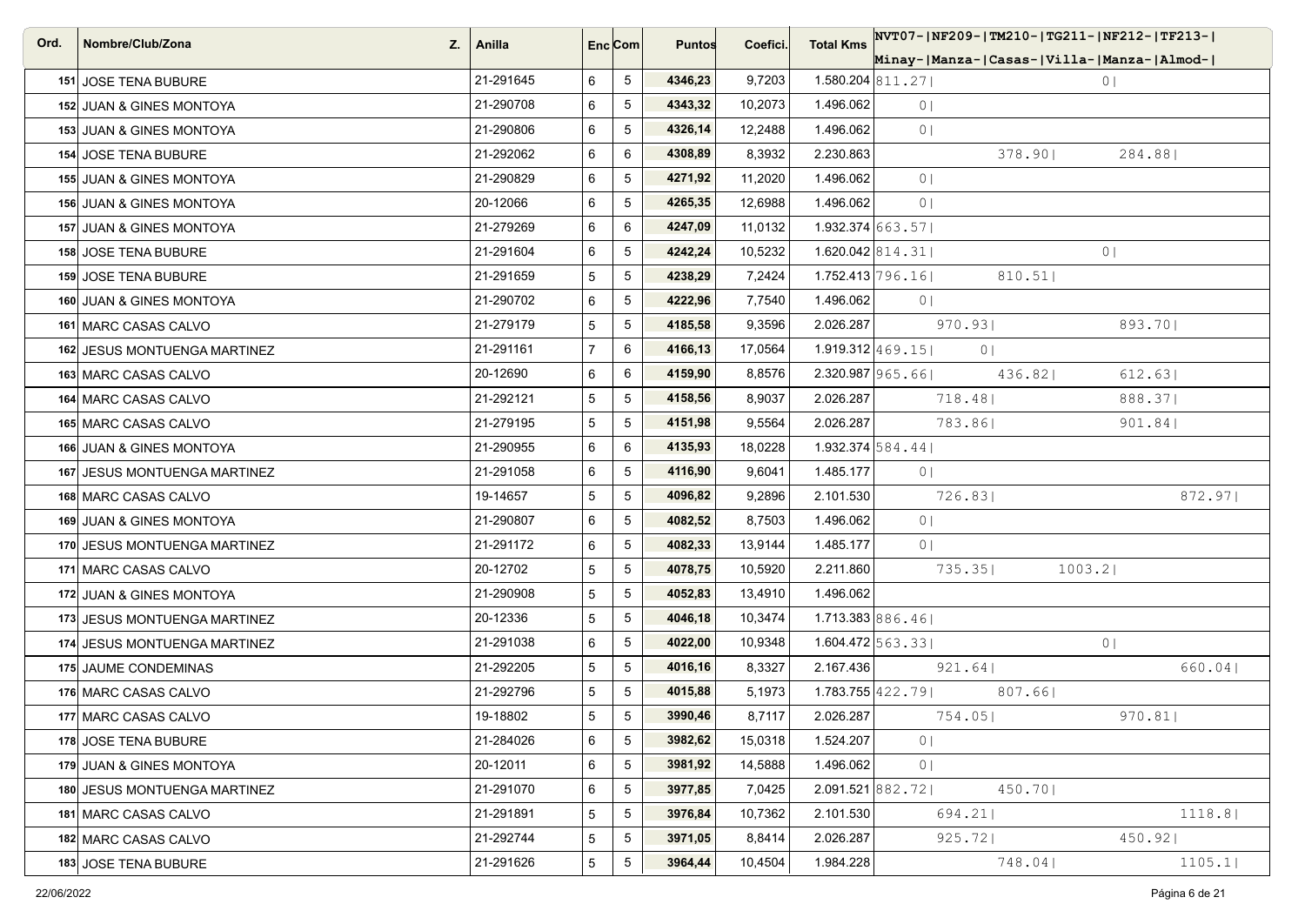| Ord. | Nombre/Club/Zona<br>Z.            | Anilla    |                | Enc Com         | <b>Puntos</b> | Coefici. | <b>Total Kms</b>                 |                | NVT07- NF209- TM210- TG211- NF212- TF213- |                |
|------|-----------------------------------|-----------|----------------|-----------------|---------------|----------|----------------------------------|----------------|-------------------------------------------|----------------|
|      |                                   |           |                |                 |               |          |                                  |                | Minay- Manza- Casas- Villa- Manza- Almod- |                |
|      | 184 BERNARDO MECA                 | 21-292403 | 6              | 5               | 3957,93       | 11,2013  | 1.537.994 $ 464.59 $             |                |                                           | $0 \mid$       |
|      | 185 JESUS MONTUENGA MARTINEZ      | 19-20012  | 5              | 5               | 3954,38       | 8,5259   | $2.001.195$ 490.90               |                |                                           | 845.26         |
|      | 186 MARC CASAS CALVO              | 20-14055  | 5              | $\sqrt{5}$      | 3913,40       | 7,7144   | $1.783.755$ 679.57               |                | 557.71                                    |                |
|      | 187 BERNARDO MECA                 | 21-279212 | 6              | 5               | 3875,43       | 10,9504  | $1.537.994$ 652.61               |                |                                           | 0 <sup>1</sup> |
|      | 188 JESUS MONTUENGA MARTINEZ      | 21-291137 | 6              | 5               | 3872,80       | 13,2084  | 1.485.177                        | 0 <sub>1</sub> |                                           |                |
|      | 189 MARC CASAS CALVO              | 21-292768 | 5              | $5\phantom{.0}$ | 3862,74       | 7,2628   | $1.783.755$ 303.43               |                | 781.66                                    |                |
|      | 190 JESUS MONTUENGA MARTINEZ      | 20-12403  | 6              | 6               | 3855,68       | 13,5545  | $2.316.035$ $ 228.73 $           |                |                                           | 423.381        |
|      | 191 MARC CASAS CALVO              | 20-12645  | 5              | 5               | 3828,18       | 6,9536   | $1.783.755$ 880.29               |                | 663.461                                   |                |
|      | 192 MARC CASAS CALVO              | 21-292114 | 5              | 5               | 3823,84       | 9,7859   | $1.783.755$ 876.84               |                | 730.85                                    |                |
|      | 193 BERNARDO MECA                 | 21-292416 | 6              | 5               | 3809,72       | 14,4178  | 1.537.994 $\vert$ 572.64 $\vert$ |                |                                           | 0 <sup>1</sup> |
|      | 194 JESUS MONTUENGA MARTINEZ      | 21-291104 | 6              | 5               | 3808,54       | 8,6625   | 1.696.737                        |                | 279.23                                    | 0 <sub>1</sub> |
|      | 195 JESUS MONTUENGA MARTINEZ      | 21-291164 | $\overline{7}$ | $5\phantom{.0}$ | 3789,87       | 14,9247  | 1.485.177                        | 0 <sup>1</sup> |                                           | 0 <sup>1</sup> |
|      | 196 J. MANUEL SEBASTIAN HERNANDEZ | 21-291699 | 6              | 6               | 3783,23       | 15,0609  | $2.244.185$ 603.02               |                | 656.77                                    | 660.471        |
|      | 197 JUAN & GINES MONTOYA          | 18-12184  | 7 <sup>1</sup> | 6               | 3770,34       | 16,5381  | $1.932.374$ 610.74               |                |                                           | 0              |
|      | 198 JUAN & GINES MONTOYA          | 21-290914 | 5              | $\overline{4}$  | 3720,70       | 3,2689   | 1.115.747                        | 0 <sub>1</sub> |                                           |                |
|      | 199 JESUS MONTUENGA MARTINEZ      | 21-279324 | 5              | 4               | 3714,09       | 4,4101   | 1.279.248                        | 0 <sup>1</sup> |                                           |                |
|      | 200 JESUS MONTUENGA MARTINEZ      | 21-291055 | 7 <sup>1</sup> | 6               | 3713,70       | 17,2692  | $2.049.480\,568.51$              |                | 872.32                                    |                |
|      | 201 RIBAS & ISSAM                 | 21-292678 | 4              | $\overline{4}$  | 3712,25       | 2,4606   | 1.339.985                        |                | 911.73                                    |                |
|      | 202 JOSE TENA BUBURE              | 20-13208  | 5              | 5               | 3711,83       | 12,1685  | $1.580.204$ 594.06               |                |                                           |                |
|      | 203 JUAN & GINES MONTOYA          | 21-290945 | 5              | $\overline{4}$  | 3687,01       | 4,2188   | 1.115.747                        |                |                                           |                |
|      | 204 MARC CASAS CALVO              | 19-18894  | 6              | 6               | 3685,58       | 14,7034  | 2.320.987 589.76                 |                | 479.27                                    | 383.07         |
|      | 205 JESUS MONTUENGA MARTINEZ      | 21-291115 | 5              | $\overline{4}$  | 3682,94       | 4,5809   | 1.107.039                        |                |                                           |                |
|      | 206 MARC CASAS CALVO              | 18-20080  | 5              | 5               | 3673,59       | 9,3700   | 2.026.287                        |                | 596.32                                    | 506.28         |
|      | 207 JUAN & GINES MONTOYA          | 21-290906 | $\overline{4}$ | $\overline{4}$  | 3664,53       | 5,3673   | 1.115.747                        |                |                                           |                |
|      | 208 RIBAS & ISSAM                 | 21-292648 | $\overline{4}$ | $\overline{4}$  | 3657,88       | 4,0403   | 1.339.985                        |                | 915.87                                    |                |
|      | 209 MARC CASAS CALVO              | 21-292779 | 5              | 5               | 3642,76       | 7,6278   | 1.783.755 965.88                 |                | 447.61                                    |                |
|      | 210 JESUS MONTUENGA MARTINEZ      | 21-291194 | 5              | $\overline{4}$  | 3615,73       | 4,9214   | 1.279.248                        | 0 <sup>1</sup> |                                           |                |
|      | 211 JESUS MONTUENGA MARTINEZ      | 21-211899 | 6              | $5\phantom{.0}$ | 3602,43       | 12,1587  | $1.713.383$ 505.08               |                |                                           | 0 <sup>1</sup> |
|      | 212 JESUS MONTUENGA MARTINEZ      | 21-291047 | 6              | 6               | 3586,29       | 17,7988  | 2.223.149                        |                | 998.62                                    | 305.26         |
|      | 213 JOSE TENA BUBURE              | 21-291632 | 5              | $\overline{4}$  | 3578,24       | 7,6471   | 1.138.263                        | 0 <sub>1</sub> |                                           |                |
|      | 214 JAUME CONDEMINAS              | 21-292239 | 5              | 5               | 3568,43       | 7,9739   | 2.091.083                        |                | 624.06                                    | 350.65         |
|      | 215 MARC CASAS CALVO              | 19-18850  | 5              | 5               | 3567,31       | 9,4276   | 2.026.287                        |                | 795.58                                    | 578.98         |
|      | 216 RIBAS & ISSAM                 | 21-292651 | 4              | $\overline{4}$  | 3565,79       | 5,0797   | 1.339.985                        |                | 808.90                                    |                |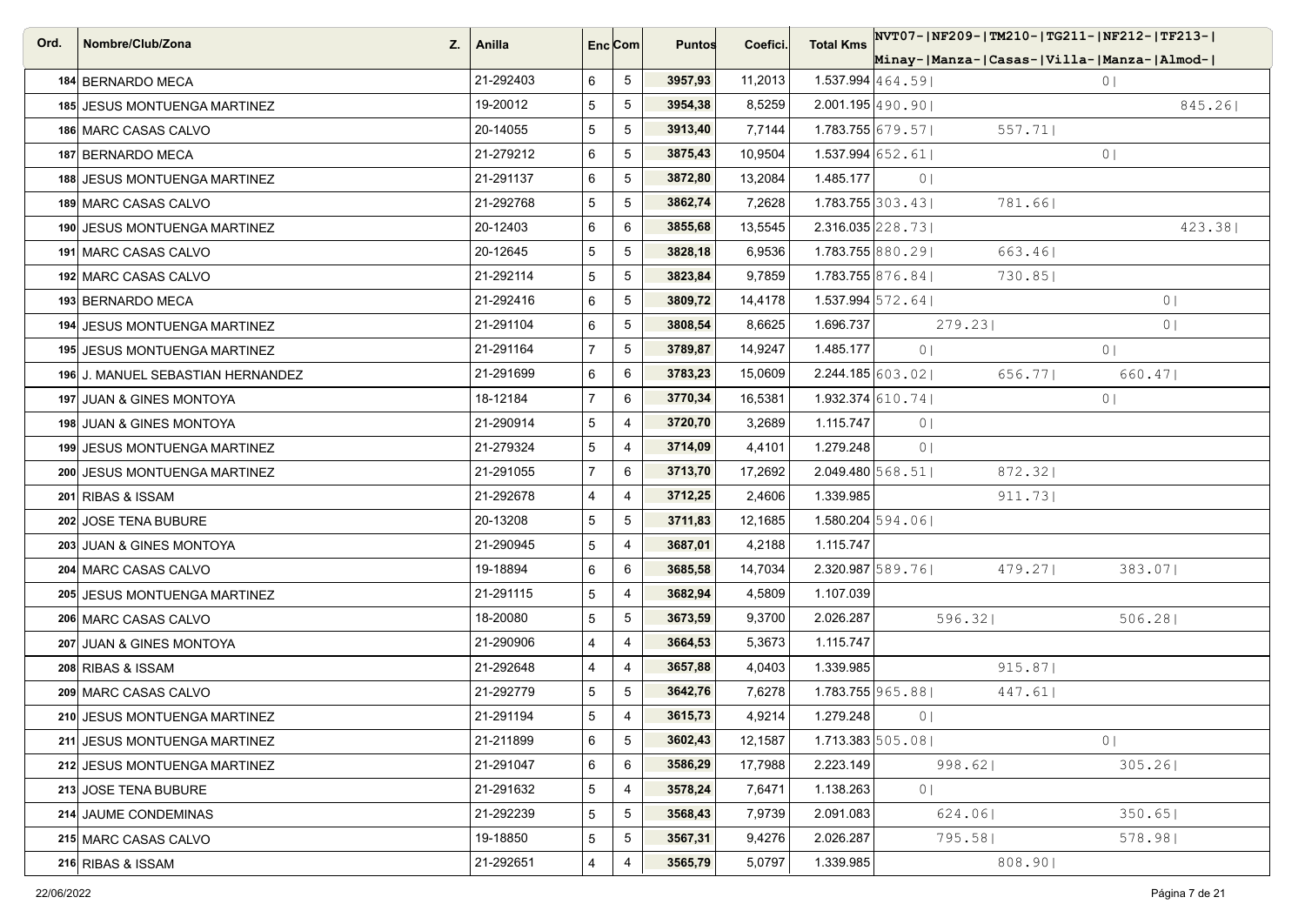| Ord. | Nombre/Club/Zona<br>Z.       | Anilla    |   | Enc <sub>i</sub> Com | <b>Puntos</b> | Coefici. | <b>Total Kms</b>             | NVT07- NF209- TM210- TG211- NF212- TF213- |                |
|------|------------------------------|-----------|---|----------------------|---------------|----------|------------------------------|-------------------------------------------|----------------|
|      |                              |           |   |                      |               |          |                              | Minay- Manza- Casas- Villa- Manza- Almod- |                |
|      | 217 JOSE TENA BUBURE         | 19-14022  | 6 | 4                    | 3561,77       | 7,2672   | 1.138.263                    | 0 <sub>1</sub>                            | 0 <sub>1</sub> |
|      | 218 JESUS MONTUENGA MARTINEZ | 21-291169 | 6 | $5\phantom{.0}$      | 3559,64       | 13,3249  | $1.541.174$ 527.46           |                                           | 0              |
|      | 219 JUAN & GINES MONTOYA     | 21-290899 | 5 | 4                    | 3548,59       | 6,2847   | 1.287.956                    | 0 <sub>1</sub>                            |                |
|      | 220 RIBAS & ISSAM            | 19-15170  | 4 | 4                    | 3524,02       | 7,1553   | 1.339.985                    | 912.35                                    |                |
|      | 221 JUAN & GINES MONTOYA     | 21-279289 | 5 | 4                    | 3496,30       | 4,8956   | 1.115.747                    |                                           |                |
|      | 222 RIBAS & ISSAM            | 21-292677 | 4 | $\overline{4}$       | 3464,31       | 6,8909   | 1.339.985                    | 970.32                                    |                |
|      | 223 JUAN & GINES MONTOYA     | 16-402343 | 6 | 6                    | 3459,34       | 20,8158  | $1.932.374$ 421.22           |                                           |                |
|      | 224 RIBAS & ISSAM            | 21-292623 | 4 | 4                    | 3445,06       | 5,8763   | 1.339.985                    | 953.081                                   |                |
|      | 225 JAUME CONDEMINAS         | 21-292204 | 5 | 5                    | 3444,91       | 8,9634   | 2.091.083                    | 910.66                                    | 634.69         |
|      | 226 JESUS MONTUENGA MARTINEZ | 21-291174 | 5 | 4                    | 3426,81       | 9,6718   | 1.170.337                    | 0 <sup>1</sup>                            |                |
|      | 227 RIBAS & ISSAM            | 20-13837  | 4 | $\overline{4}$       | 3407,86       | 7,5714   | 1.339.985                    | 745.19                                    |                |
|      | 228 JESUS MONTUENGA MARTINEZ | 21-291151 | 5 | $\overline{4}$       | 3400,61       | 7,7451   | 1.170.337                    | 0 <sub>1</sub>                            |                |
|      | 229 JESUS MONTUENGA MARTINEZ | 20-12518  | 5 | 4                    | 3398,01       | 8,1279   | 1.279.248                    | 0 <sup>1</sup>                            |                |
|      | 230 MARC CASAS CALVO         | 21-292122 | 5 | $\,$ 5 $\,$          | 3397,62       | 9,0394   | 2.026.287                    | 628.61                                    | 433.51         |
|      | 231 BERNARDO MECA            | 21-292405 | 6 | $\overline{4}$       | 3390,02       | 9,9219   | 1.104.495                    | 0 <sub>1</sub>                            | 0              |
|      | 232 JAUME CONDEMINAS         | 21-290719 | 5 | 4                    | 3364,61       | 5,4064   | 1.563.340                    | 723.58                                    | 0 <sub>1</sub> |
|      | 233 JESUS MONTUENGA MARTINEZ | 21-291113 | 5 | $\overline{4}$       | 3347,75       | 11,8019  | 1.107.039                    |                                           |                |
|      | 234 JESUS MONTUENGA MARTINEZ | 21-290993 | 4 | 4                    | 3315,74       | 5,5642   | 1.107.039                    |                                           |                |
|      | 235 RIBAS & ISSAM            | 21-292640 | 4 | 4                    | 3300,73       | 9,4389   | 1.339.985                    | 785.82                                    |                |
|      | 236 MARC CASAS CALVO         | 21-292802 | 5 | 4                    | 3288,90       | 7,1132   | $1.395.794$ 938.66           | 0 <sub>1</sub>                            |                |
|      | 237 JESUS MONTUENGA MARTINEZ | 21-291001 | 6 | 5                    | 3286,87       | 15,3624  | 1.485.177                    | 0 <sub>1</sub>                            |                |
|      | 238 RIBAS & ISSAM            | 21-292655 | 4 | $\overline{4}$       | 3274,79       | 7,8117   | 1.339.985                    | 676.56                                    |                |
|      | 239 MARC CASAS CALVO         | 19-18851  | 5 | 4                    | 3262,33       | 7,1485   | 1.489.055                    | 742.57                                    | 0              |
|      | 240 JUAN & GINES MONTOYA     | 21-290958 | 5 | $\overline{4}$       | 3247,85       | 8,8422   | 1.115.747                    |                                           |                |
|      | 241 JAUME CONDEMINAS         | 19-15451  | 5 | 4                    | 3246,23       | 5,4391   | 1.563.340                    | 582.45                                    | 0 <sub>1</sub> |
|      | 242 JESUS MONTUENGA MARTINEZ | 21-291037 | 6 | 5                    | 3245,68       | 9,6709   |                              | 1.991.813 882.65 838.34                   | 0 <sup>1</sup> |
|      | 243 BERNARDO MECA            | 21-292411 | 6 | 5                    | 3240,09       | 12,2545  | $1.915.496 \mid 415.50 \mid$ | 467.091                                   |                |
|      | 244 JESUS MONTUENGA MARTINEZ | 21-291123 | 5 | $5\phantom{.0}$      | 3238,28       | 13,2145  | $1.604.472$ 610.31           |                                           |                |
|      | 245 JESUS MONTUENGA MARTINEZ | 21-290964 | 4 | 4                    | 3237,26       | 5,6606   | $1.398.543\,586.54$          |                                           |                |
|      | 246 MARC CASAS CALVO         | 21-291847 | 4 | 4                    | 3229,98       | 7,8281   | 1.395.794                    | 1000 <br>598.84                           |                |
|      | 247 RIBAS & ISSAM            | 21-292598 | 4 | 4                    | 3219,28       | 5,0006   | 1.339.985                    | 457.49                                    |                |
|      | 248 RIBAS & ISSAM            | 21-292620 | 4 | 4                    | 3213,85       | 5,5421   | 1.339.985                    | 446.96                                    |                |
|      | 249 JUAN & GINES MONTOYA     | 21-290759 | 5 | 4                    | 3202,42       | 12,3431  | 1.115.747                    |                                           |                |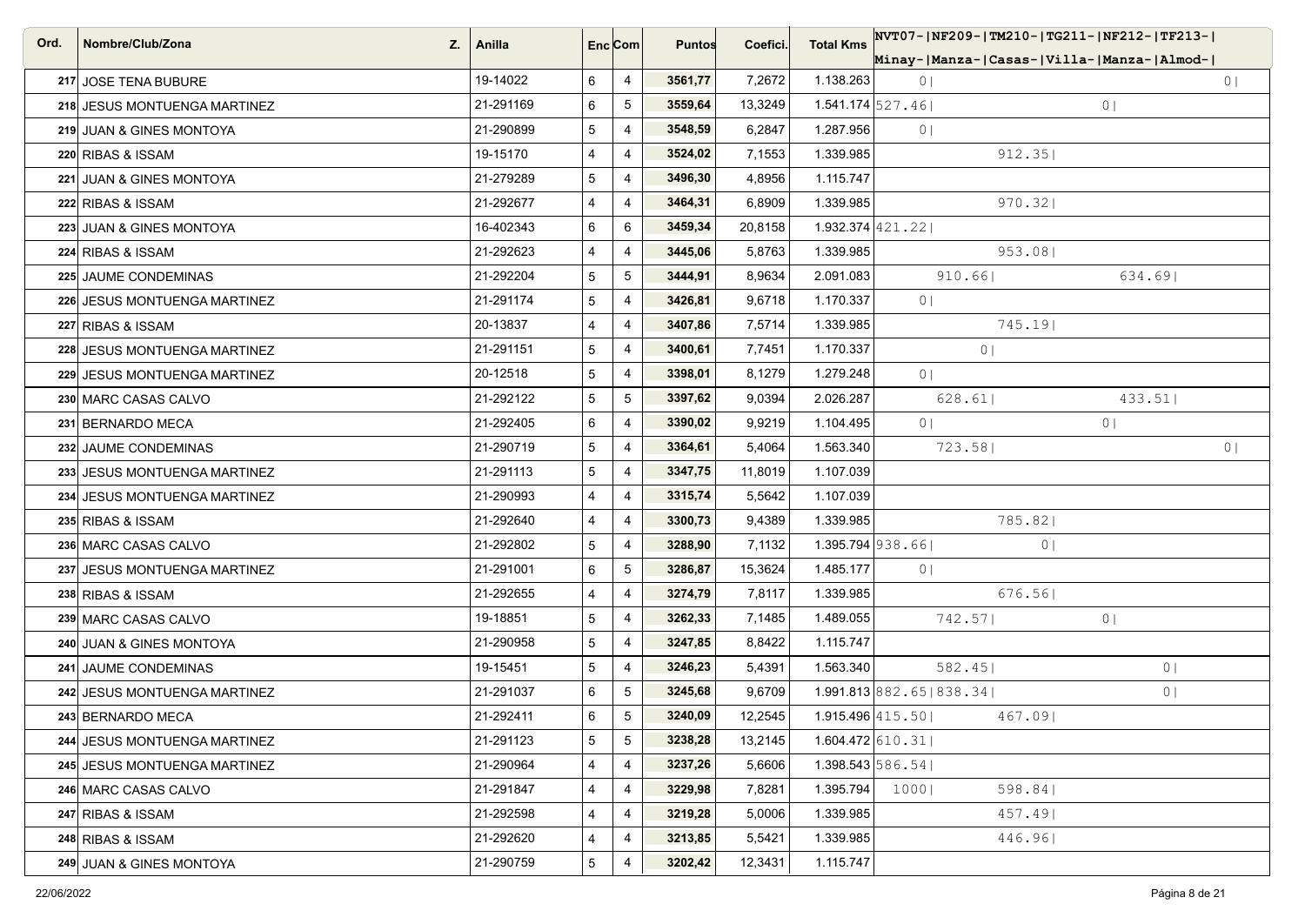| Ord. | Nombre/Club/Zona<br>Z.            | Anilla    | Enc Com        |                 | <b>Puntos</b> | Coefici. | <b>Total Kms</b>             | NVT07- NF209- TM210- TG211- NF212- TF213- |                |
|------|-----------------------------------|-----------|----------------|-----------------|---------------|----------|------------------------------|-------------------------------------------|----------------|
|      |                                   |           |                |                 |               |          |                              | Minay- Manza- Casas- Villa- Manza- Almod- |                |
|      | 250 JUAN & GINES MONTOYA          | 21-290734 | 5              | $\overline{4}$  | 3201,86       | 10,1811  | 1.115.747                    |                                           |                |
|      | 251 MARC CASAS CALVO              | 21-292754 | 4              | $\overline{4}$  | 3192,22       | 6,2399   | 1.489.055                    | 552.91                                    |                |
|      | 252 JESUS MONTUENGA MARTINEZ      | 21-290962 | 6              | 5               | 3153,41       | 11,8132  | $1.604.472 \mid 789.67 \mid$ | 0 <sub>1</sub>                            |                |
|      | 253 JESUS MONTUENGA MARTINEZ      | 21-291073 | 5              | $\overline{4}$  | 3153,32       | 13,3965  | 1.170.337                    | 0 <sup>1</sup>                            |                |
|      | 254 JUAN & GINES MONTOYA          | 21-290851 | $\overline{4}$ | 4               | 3146,94       | 11,9757  | 1.115.747                    |                                           |                |
|      | 255 JAUME CONDEMINAS              | 20-13461  | 5              | $\sqrt{5}$      | 3146,13       | 10,1302  | 2.167.436                    | 921.67                                    | 846.32         |
|      | 256 JESUS MONTUENGA MARTINEZ      | 21-279333 | 4              | $\overline{4}$  | 3129,02       | 6,7747   | $1.398.543 \mid 466.25 \mid$ |                                           |                |
|      | 257 JUAN & GINES MONTOYA          | 21-279208 | 5              | 5               | 3126,44       | 18,3880  | 1.496.062                    |                                           |                |
|      | 258 RIBAS & ISSAM                 | 19-15178  | $\overline{4}$ | $\overline{4}$  | 3091,08       | 6,3073   | 1.339.985                    | 695.931                                   |                |
|      | 259 MARC CASAS CALVO              | 21-279191 | 4              | $\overline{4}$  | 3090,13       | 5,8701   | 1.638.326                    | 701.31                                    | 628.25         |
|      | 260 JESUS MONTUENGA MARTINEZ      | 21-291041 | $\overline{7}$ | $\overline{4}$  | 3058,21       | 7,9623   | 1.671.342 821.29             | 0 <sup>1</sup>                            |                |
|      | 261 MARC CASAS CALVO              | 21-284010 | 5              | $\overline{4}$  | 3012,17       | 7,3773   |                              | $1.395.794$ 297.36<br>0 <sub>1</sub>      |                |
|      | 262 MARC CASAS CALVO              | 19-18815  | 6              | 6               | 3001,47       | 12,0740  |                              | $2.320.987$ 286.66<br>400.13              | 539.45         |
|      | 263 J. MANUEL SEBASTIAN HERNANDEZ | 21-291548 | 5              | 5               | 3001,36       | 8,6468   | 1.720.905 352.52             | 467.721                                   |                |
|      | 264 RIBAS & ISSAM                 | 21-292644 | $\overline{4}$ | $\overline{4}$  | 2963,60       | 11,1786  | 1.339.985                    | 574.61                                    |                |
|      | 265 MANUEL RODRIGUEZ CORRALES     | 17-14602  | 5              | 4               | 2953,85       | 10,7942  | 1.315.596                    | 0 <sub>1</sub>                            | 368.78         |
|      | 266 RIBAS & ISSAM                 | 20-13855  | $\overline{4}$ | $\overline{4}$  | 2927,58       | 6,2433   | 1.339.985                    | 407.25                                    |                |
|      | 267 MARC CASAS CALVO              | 20-14076  | 6              | $5\phantom{.0}$ | 2905,54       | 11,9494  |                              | $1.783.755$ 305.49<br>394.75              | $0 \mid$       |
|      | 268 MARC CASAS CALVO              | 21-292767 | $\overline{4}$ | 3               | 2894,60       | 0,5938   | 951.836                      | 0 <sup>1</sup>                            |                |
|      | 269 BERNARDO MECA                 | 21-292434 | $\overline{4}$ | $\overline{4}$  | 2869,34       | 13,0975  | 1.104.495                    |                                           |                |
|      | 270 JOSE TENA BUBURE              | 21-284028 | 5              | $\overline{4}$  | 2866,91       | 10,9383  | 1.178.101                    | 0 <sub>1</sub>                            |                |
|      | 271 MARC CASAS CALVO              | 19-18832  | $\overline{4}$ | $\mathbf{3}$    | 2836,66       | 2,0427   | 951.836                      | 0 <sub>1</sub>                            |                |
|      | 272 JOSE TENA BUBURE              | 21-291654 | 5              | 5               | 2819,68       | 13,1512  | 1.524.207                    | 190.40                                    |                |
|      | 273 JUAN & GINES MONTOYA          | 20-13697  | 5              | $\overline{4}$  | 2813,52       | 12,9414  | 1.115.747                    |                                           |                |
|      | 274 JAUME CONDEMINAS              | 21-290937 | 4              | 3               | 2809,58       | 1,9807   | 1.035.610                    | 0 <sup>1</sup>                            |                |
|      | 275 MARC CASAS CALVO              | 21-279189 | 5              | $\overline{4}$  | 2801,41       | 11,2072  | 1.489.055                    | 467.67                                    | 0 <sup>1</sup> |
|      | 276 MARC CASAS CALVO              | 21-291732 | 5              | $\overline{4}$  | 2798,02       | 9,8785   | 1.489.055                    | 495.12                                    | 0 <sup>1</sup> |
|      | 277 RIBAS & ISSAM                 | 21-292609 | $\overline{4}$ | 3               | 2793,23       | 2,6797   | 951.977                      | 0 <sub>1</sub>                            |                |
|      | 278 MANUEL RODRIGUEZ CORRALES     | 20-313681 | 4              | 3               | 2774,53       | 4,3139   | 783.604                      | 0 <sub>1</sub>                            |                |
|      | 279 J. MANUEL SEBASTIAN HERNANDEZ | 21-291527 | 5              | $5\phantom{.0}$ | 2773,79       | 13,3593  | $1.868.794$ 611.13           | 587.91                                    | 405.77         |
|      | 280 MARC CASAS CALVO              | 21-292134 | 4              | 3               | 2772,57       | 3,4633   | 951.836                      | 0 <sup>1</sup>                            |                |
|      | 281 RIBAS & ISSAM                 | 20-758036 | 4              | $\overline{4}$  | 2764,70       | 10,3412  | 1.339.985                    | 224.47                                    |                |
|      | 282 MARC CASAS CALVO              | 20-14051  | 4              | 3               | 2760,09       | 2,8090   | 951.836                      | 0 <sub>1</sub>                            |                |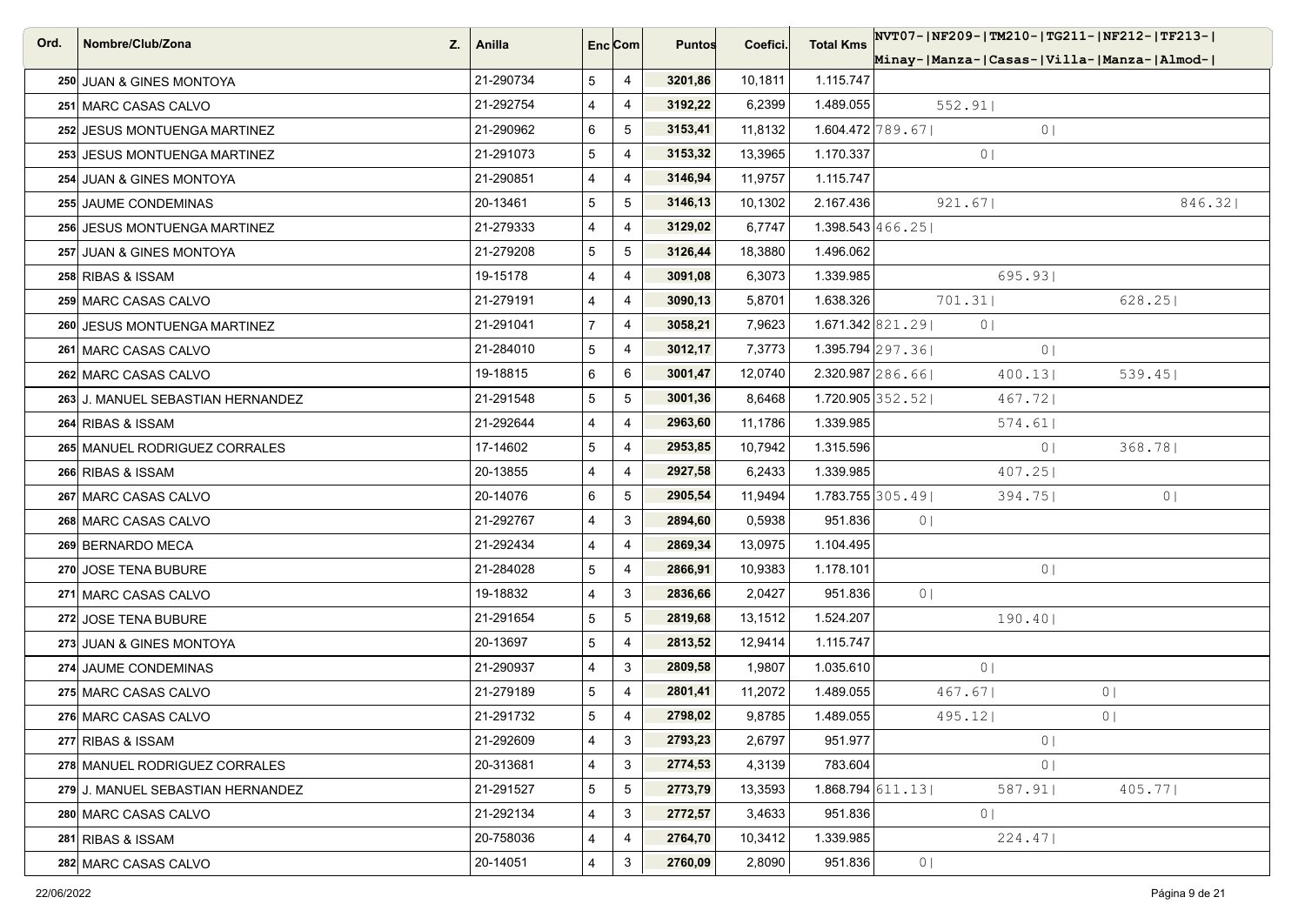| Ord. | Nombre/Club/Zona<br>Z.            | Anilla    |   | Enc <sub>i</sub> Com | <b>Puntos</b> | Coefici. | <b>Total Kms</b>   | NVT07- NF209- TM210- TG211- NF212- TF213- |                |
|------|-----------------------------------|-----------|---|----------------------|---------------|----------|--------------------|-------------------------------------------|----------------|
|      |                                   |           |   |                      |               |          |                    | Minay- Manza- Casas- Villa- Manza- Almod- |                |
|      | 283 MARC CASAS CALVO              | 21-291723 | 5 | 4                    | 2746,29       | 9,0475   | 1.489.055          | 606.48                                    | 0 <sub>1</sub> |
|      | 284 JESUS MONTUENGA MARTINEZ      | 21-291175 | 5 | $\overline{4}$       | 2744,59       | 14,8303  | 1.170.337          | 0 <sup>1</sup>                            |                |
|      | 285 JESUS MONTUENGA MARTINEZ      | 21-291109 | 5 | 4                    | 2717,82       | 12,8815  | 1.170.337          | 0 <sup>1</sup>                            |                |
|      | 286 MARC CASAS CALVO              | 21-292119 | 4 | 3                    | 2714,99       | 5,4313   | 951.836            | 0 <sub>1</sub>                            |                |
|      | 287 RIBAS & ISSAM                 | 21-284165 | 4 | 4                    | 2699,73       | 12,5188  | 1.339.985          | 422.75                                    |                |
|      | 288 MARC CASAS CALVO              | 21-284019 | 4 | $\overline{4}$       | 2685,64       | 5,6558   | $1.395.794$ 492.60 | 812.561                                   |                |
|      | 289 JUAN & GINES MONTOYA          | 21-279216 | 4 | 3                    | 2666,46       | 4,6765   | 947.479            | 0 <sub>1</sub>                            |                |
|      | 290 JAUME CONDEMINAS              | 21-292216 | 4 | 3                    | 2658,78       | 4,3133   | 1.035.610          | 0 <sup>1</sup>                            |                |
|      | 291 MARC CASAS CALVO              | 21-292759 | 5 | $\overline{4}$       | 2650,30       | 8,9918   | $1.395.794$ 223.80 | 0 <sub>1</sub>                            |                |
|      | 292 JESUS MONTUENGA MARTINEZ      | 21-291042 | 5 | $\overline{4}$       | 2632,93       | 11,8708  | 1.107.039          |                                           |                |
|      | 293 RIBAS & ISSAM                 | 21-279307 | 4 | 3                    | 2632,17       | 2,9735   | 951.977            | 0 <sub>1</sub>                            |                |
|      | 294 JUAN & GINES MONTOYA          | 21-290787 | 4 | $\mathbf{3}$         | 2615,53       | 7,4221   | 775.270            |                                           |                |
|      | 295 JESUS MONTUENGA MARTINEZ      | 19-14381  | 3 | 3                    | 2600,18       | 4,5670   | 964.408            |                                           |                |
|      | 296 RIBAS & ISSAM                 | 21-292671 | 4 | $\overline{4}$       | 2593,47       | 11,6892  | 1.339.985          | 654.27                                    |                |
|      | 297 JESUS MONTUENGA MARTINEZ      | 21-291162 | 5 | 4                    | 2577,89       | 12,2789  | 1.279.248          | 0 <sub>1</sub>                            |                |
|      | 298 JESUS MONTUENGA MARTINEZ      | 21-291129 | 5 | 3                    | 2577,22       | 8,3081   | 832.037            | 0 <sub>1</sub>                            |                |
|      | 299 MARC CASAS CALVO              | 21-291734 | 5 | $\overline{4}$       | 2558,47       | 7,1036   | 2.101.530          | 673.86                                    | 938.10         |
|      | 300 RIBAS & ISSAM                 | 21-292585 | 4 | 3                    | 2554,58       | 7,2405   | 951.977            | 0 <sub>1</sub>                            |                |
|      | 301 MARC CASAS CALVO              | 21-292775 | 4 | 3                    | 2548,94       | 7,2501   | 951.836            | 0 <sub>1</sub>                            |                |
|      | 302 JUAN & GINES MONTOYA          | 21-290824 | 4 | 3                    | 2545,02       | 8,4973   | 775.270            |                                           |                |
|      | 303 BERNARDO MECA                 | 21-290950 | 5 | 3                    | 2538,04       | 7,8026   | 857.161            | 0 <sub>1</sub><br>0 <sub>1</sub>          |                |
|      | 304 JUAN & GINES MONTOYA          | 21-290746 | 5 | $\overline{4}$       | 2537,01       | 16,4095  | 1.115.747          |                                           |                |
|      | 305 JESUS MONTUENGA MARTINEZ      | 21-291080 | 5 | 5                    | 2522,45       | 14,1110  | $1.604.472$ 227.91 |                                           |                |
|      | 306 RIBAS & ISSAM                 | 21-292629 | 4 | 3                    | 2520,50       | 8,2652   | 951.977            | 0 <sub>1</sub>                            |                |
|      | 307 BERNARDO MECA                 | 20-175802 | 5 | $\overline{4}$       | 2512,52       | 12,4956  | 1.223.790 256.70   | 0 <sub>1</sub>                            |                |
|      | 308 JOSE TENA BUBURE              | 21-291636 | 4 | $\overline{4}$       | 2512,36       | 10,2291  | 1.574.824          | 388.14                                    | 1035.5         |
|      | 309 J. MANUEL SEBASTIAN HERNANDEZ | 21-291533 | 4 | 3                    | 2507,06       | 7,3326   | 914.126            | 0 <sub>1</sub>                            |                |
|      | 310 MARC CASAS CALVO              | 21-291813 | 5 | $\overline{4}$       | 2496,29       | 11,5587  | 1.489.055          | $295.77$                                  | 0 <sub>1</sub> |
|      | 311 BERNARDO MECA                 | 21-291764 | 6 | 6                    | 2489,99       | 18,2758  | $2.193.781$ 326.00 | 469.85                                    | 278.17         |
|      | 312 JUAN & GINES MONTOYA          | 14-125767 | 3 | $\mathbf{3}$         | 2485,99       | 9,3582   | 798.730            |                                           |                |
|      | 313 JESUS MONTUENGA MARTINEZ      | 21-291002 | 5 | 3                    | 2478,75       | 5,7267   | 1.170.337          | 0 <sup>1</sup>                            |                |
|      | 314 JOSE TENA BUBURE              | 21-284024 | 4 | $\overline{4}$       | 2475,49       | 10,9385  | 1.310.472          | 249.14                                    |                |
|      | 315 JOSE TENA BUBURE              | 21-291613 | 4 | 3                    | 2460,44       | 8,1223   | 924.528            | 0 <sub>1</sub>                            |                |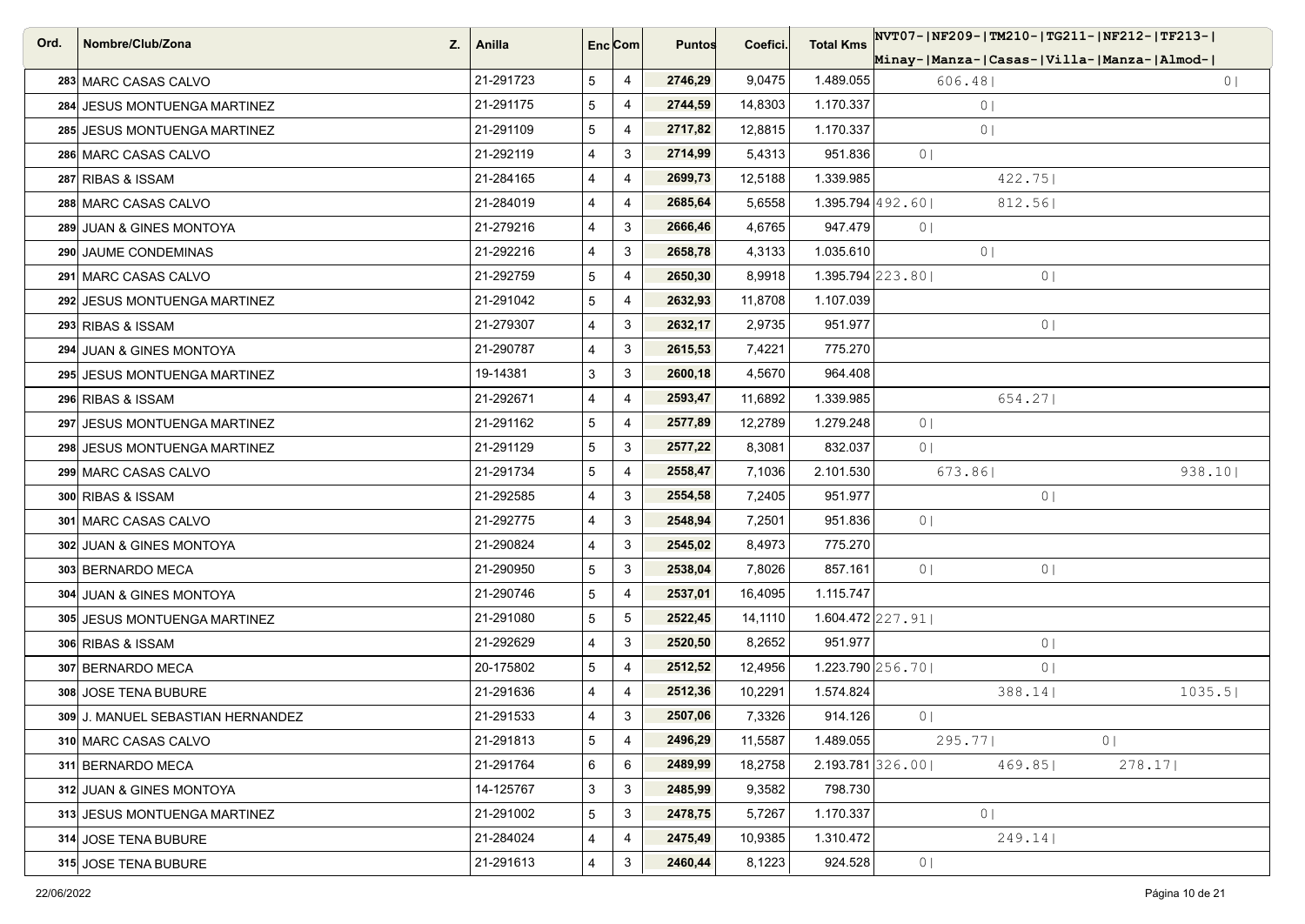| Ord. | Nombre/Club/Zona<br>Z.        | Anilla      |   | Enc <sub>i</sub> Com | <b>Puntos</b> | Coefici. | <b>Total Kms</b>     | NVT07- NF209- TM210- TG211- NF212- TF213- |                |  |
|------|-------------------------------|-------------|---|----------------------|---------------|----------|----------------------|-------------------------------------------|----------------|--|
|      |                               |             |   |                      |               |          |                      | Minay- Manza- Casas- Villa- Manza- Almod- |                |  |
|      | 316 MARC CASAS CALVO          | 21-292751   | 4 | 3                    | 2437,52       | 9,3289   | 951.836              | 0 <sub>1</sub>                            |                |  |
|      | 317 JESUS MONTUENGA MARTINEZ  | 21-291187   | 5 | $\overline{4}$       | 2363,80       | 14,0927  | 1.170.337            |                                           | $0 \mid$       |  |
|      | 318 MARC CASAS CALVO          | 21-291842   | 5 | 5                    | 2355,13       | 12,7696  | $1.933.026$ 218.88   | 458.02                                    | 662.67         |  |
|      | 319 JESUS MONTUENGA MARTINEZ  | 21-291127   | 4 | $\overline{4}$       | 2336,75       | 12,9077  | 1.318.599            | 277.11                                    |                |  |
|      | 320 JESUS MONTUENGA MARTINEZ  | 21-291045   | 5 | $\overline{4}$       | 2312,38       | 13,1860  | 1.279.248            | 0 <sub>1</sub>                            |                |  |
|      | 321 JAUME CONDEMINAS          | 17-11164    | 4 | 3                    | 2282,12       | 6,2817   | 1.035.610            |                                           | 0 <sup>1</sup> |  |
|      | 322 TANDEM VICENTINS          | 21-292367   | 3 | 3                    | 2272,83       | 9,0431   | 777.802              |                                           |                |  |
|      | 323 RIBAS & ISSAM             | 21-292614   | 4 | 4                    | 2269,51       | 13,8164  | 1.339.985            | 566.12                                    |                |  |
|      | 324 RIBAS & ISSAM             | 21-279309   | 4 | $\overline{4}$       | 2261,51       | 13,1847  | 1.339.985            | 333.89                                    |                |  |
|      | 325 MANUEL RODRIGUEZ CORRALES | 19-19310    | 4 | 3                    | 2253,33       | 12,2332  | 783.604              | 0 <sub>1</sub>                            |                |  |
|      | 326 JUAN & GINES MONTOYA      | 21-279262   | 4 | $\overline{4}$       | 2248,62       | 17,2047  | 1.115.747            |                                           |                |  |
|      | 327 MARC CASAS CALVO          | 19-14583    | 4 | 3                    | 2232,20       | 5,9143   | 951.836              | 0 <sub>1</sub>                            |                |  |
|      | 328 JESUS MONTUENGA MARTINEZ  | 21-291079   | 5 | 4                    | 2217,72       | 15,2863  | 1.170.337            | 0 <sub>1</sub>                            |                |  |
|      | 329 JESUS MONTUENGA MARTINEZ  | 21-291057   | 4 | $\overline{4}$       | 2204,01       | 16,6910  | 1.107.039            |                                           |                |  |
|      | 330 MARC CASAS CALVO          | 21-291784   | 5 | $\overline{4}$       | 2179,65       | 12,4933  | 1.489.055            | 551.13                                    | 0 <sub>1</sub> |  |
|      | 331 RIBAS & ISSAM             | 21-279317   | 4 | 3                    | 2174,45       | 4,6710   | 951.977              | 0 <sub>1</sub>                            |                |  |
|      | 332 TANDEM VICENTINS          | 21-292498   | 3 | 3                    | 2143,07       | 11,6310  | 777.802              |                                           |                |  |
|      | 333 RIBAS & ISSAM             | 21-292646   | 4 | 3                    | 2142,92       | 9,9716   | 951.977              | 0 <sup>1</sup>                            |                |  |
|      | 334 JESUS MONTUENGA MARTINEZ  | 21-284233   | 6 | 5                    | 2140,20       | 14,6486  | $1.713.383\,576.94$  | 0 <sup>1</sup>                            |                |  |
|      | 335 BERNARDO MECA             | 20-14398    | 5 | 4                    | 2137,12       | 15,8488  | 1.223.790 $ 426.05 $ | 0 <sub>1</sub>                            |                |  |
|      | 336 JESUS MONTUENGA MARTINEZ  | 18-98307660 | 3 | 3                    | 2127,04       | 8,7781   | 964.408              |                                           |                |  |
|      | 337 JESUS MONTUENGA MARTINEZ  | 21-291197   | 5 | $\overline{4}$       | 2105,95       | 17,2561  | 1.170.337            | 0 <sub>1</sub>                            |                |  |
|      | 338 MARC CASAS CALVO          | 21-284018   | 4 | 3                    | 2095,40       | 4,5640   | 1.007.833 851.02     | 0 <sub>1</sub>                            |                |  |
|      | 339 BERNARDO MECA             | 21-292436   | 5 | 3                    | 2084,72       | 5,3397   | $1.290.660$ 346.20   |                                           | 0              |  |
|      | 340 BERNARDO MECA             | 20-13483    | 4 | 3                    | 2052,13       | 12,6624  | 790.291              | 0 <sub>1</sub>                            |                |  |
|      | 341 MARC CASAS CALVO          | 20-12736    | 4 | 3                    | 2044,27       | 7,8086   | 951.836              | 0 <sup>1</sup>                            |                |  |
|      | 342 JESUS MONTUENGA MARTINEZ  | 21-291140   | 5 | $\overline{4}$       | 2041,65       | 15,8802  | 1.170.337            | 0 <sub>1</sub>                            |                |  |
|      | 343 JESUS MONTUENGA MARTINEZ  | 21-291112   | 5 | $\overline{4}$       | 2039,75       | 15,9905  | 1.170.337            | 0 <sub>1</sub>                            |                |  |
|      | 344 RIBAS & ISSAM             | 21-284164   | 4 | 3                    | 2011,29       | 10,3803  | 951.977              | 0 <sub>1</sub>                            |                |  |
|      | 345 TANDEM VICENTINS          | 21-292399   | 3 | 3                    | 1945,63       | 12,6015  | 777.802              |                                           |                |  |
|      | 346 JOSE TENA BUBURE          | 21-291653   | 3 | $\overline{2}$       | 1937,50       | 0,4523   | 469.511              |                                           |                |  |
|      | 347 JESUS MONTUENGA MARTINEZ  | 21-291532   | 5 | 3                    | 1892,84       | 9,0794   | 922.367              | 0 <sup>1</sup>                            |                |  |
|      | 348 JESUS MONTUENGA MARTINEZ  | 21-291114   | 5 | 4                    | 1887,74       | 17,1226  | 1.170.337            | 0 <sub>1</sub>                            |                |  |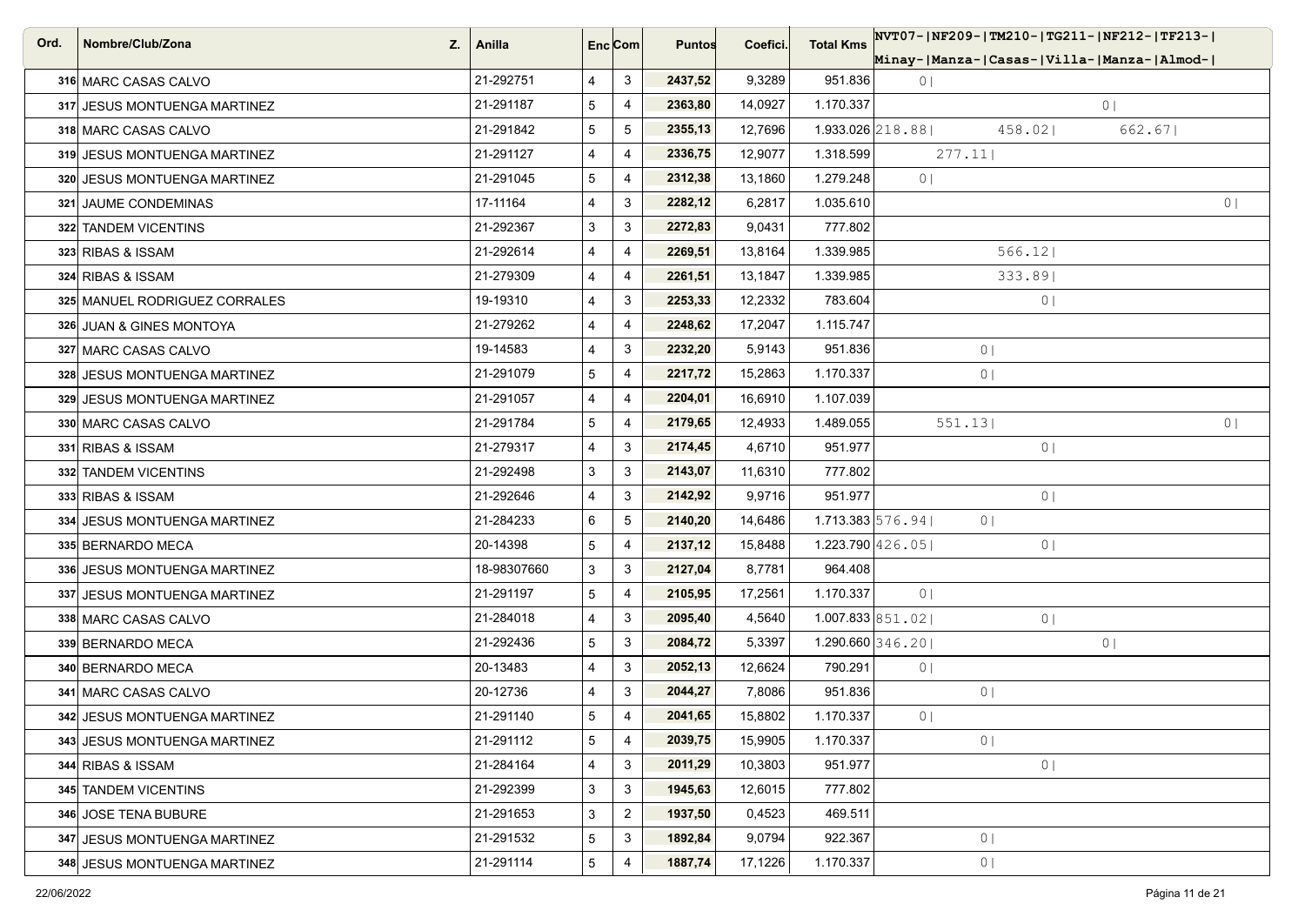| Ord. | Nombre/Club/Zona<br>Z.          | Anilla    |                         | Enc <sub>i</sub> Com | <b>Puntos</b> | Coefici. | <b>Total Kms</b> | NVT07- NF209- TM210- TG211- NF212- TF213- |
|------|---------------------------------|-----------|-------------------------|----------------------|---------------|----------|------------------|-------------------------------------------|
|      |                                 |           |                         |                      |               |          |                  | Minay- Manza- Casas- Villa- Manza- Almod- |
|      | 349 JAUME CONDEMINAS            | 21-116795 | 3                       | $\overline{2}$       | 1880,95       | 0,8042   | 656.028          |                                           |
|      | 350 BERNARDO MECA               | 21-279213 | 3                       | 3                    | 1873,27       | 6,1953   |                  | $1.058.335\,504.23$<br>530.24             |
|      | 351 BERNARDO MECA               | 20-162441 | 4                       | 3                    | 1869,08       | 8,6367   | 899.202          | 0 <sub>1</sub>                            |
|      | 352 TANDEM VICENTINS            | 21-292371 | 3                       | $\overline{a}$       | 1851,27       | 2,5906   | 459.941          |                                           |
|      | 353 BERNARDO MECA               | 21-292410 | 3                       | $\overline{2}$       | 1844,22       | 3,8871   | 519.497          | 0 <sub>1</sub>                            |
|      | 354 TANDEM VICENTINS            | 19-15379  | $\overline{\mathbf{c}}$ | $\overline{2}$       | 1843,42       | 2,2631   | 568.852          |                                           |
|      | 355 RIBAS & ISSAM               | 21-292633 | 3                       | $\mathbf{2}$         | 1829,33       | 3,3735   | 563.969          |                                           |
|      | 356 RIBAS & ISSAM               | 21-292618 | 3                       | $\overline{2}$       | 1828,53       | 2,1486   | 563.969          | 0 <sub>1</sub>                            |
|      | 357 JAUME CONDEMINAS            | 19-158362 | 5                       | $\overline{4}$       | 1827,40       | 9,8785   | 1.563.340        | 271.04 <br>0 <sub>1</sub>                 |
|      | 358 TANDEM VICENTINS            | 21-292333 | 3                       | $\overline{2}$       | 1823,93       | 3,5427   | 459.941          |                                           |
|      | 359 BERNARDO MECA               | 21-292419 | 3                       | 3                    | 1823,28       | 4,9917   |                  | $1.016.294$ 490.73<br>389.001             |
|      | 360 MANUEL RODRIGUEZ CORRALES   | 19-20049  | 4                       | 3                    | 1811,98       | 12,5250  | 783.604          | 0 <sub>1</sub>                            |
|      | 361 RIBAS & ISSAM               | 21-292608 | 4                       | 3                    | 1805,71       | 8,9703   |                  | $1.007.974$ 434.61<br>0 <sup>1</sup>      |
|      | 362 JUAN & GINES MONTOYA        | 21-290794 | $\overline{\mathbf{c}}$ | $\overline{2}$       | 1793,39       | 4,3070   | 458.253          |                                           |
|      | 363 MARC CASAS CALVO            | 21-291850 | 3                       | $\overline{a}$       | 1768,45       | 4,0874   | 563.875          |                                           |
|      | 364 JUAN ANTONIO BORREGO FERNA, | 21-292282 | $\overline{a}$          | $\overline{2}$       | 1746,54       | 3,0086   | 584.622          |                                           |
|      | 365 MANUEL RODRIGUEZ CORRALES   | 20-12261  | $\overline{a}$          | $\overline{2}$       | 1742,71       | 4,4903   | 572.720          |                                           |
|      | 366 BERNARDO MECA               | 21-292426 | 4                       | 3                    | 1742,12       | 14,0663  | 766.831          | 0 <sub>1</sub>                            |
|      | 367 JUAN & GINES MONTOYA        | 21-279260 | $\overline{c}$          | $\overline{c}$       | 1728,03       | 6,2010   | 458.253          |                                           |
|      | 368 MARC CASAS CALVO            | 21-211874 | 4                       | 3                    | 1707,64       | 9,8937   | 951.836          | 0 <sub>1</sub>                            |
|      | 369 MARC CASAS CALVO            | 21-292810 | $\overline{a}$          | $\overline{2}$       | 1704,04       | 5,6738   | 563.875          |                                           |
|      | 370 JUAN ANTONIO BORREGO FERNA, | 21-279398 | $\overline{\mathbf{c}}$ | $\overline{2}$       | 1701,47       | 3,9315   | 584.622          |                                           |
|      | 371 RIBAS & ISSAM               | 21-292659 | 3                       | $\overline{2}$       | 1692,29       | 5,9793   | 563.969          | 0 <sub>1</sub>                            |
|      | 372 MARC CASAS CALVO            | 21-292789 | 3                       | $\overline{2}$       | 1691,71       | 5,9636   | 563.875          |                                           |
|      | 373 JOSE TENA BUBURE            | 21-291612 | 3                       | $\overline{2}$       | 1691,70       | 5,5122   | 578.422          |                                           |
|      | 374 JUAN ANTONIO BORREGO FERNA, | 21-284146 | $\overline{a}$          | $\overline{2}$       | 1690,58       | 3,6009   | 584.622          |                                           |
|      | 375 JUAN & GINES MONTOYA        | 20-12034  | 3                       | $\overline{2}$       | 1689,40       | 7,1851   | 458.253          |                                           |
|      | 376 JAUME CONDEMINAS            | 21-292181 | 4                       | $\mathbf{3}$         | 1683,22       | 8,1306   | 1.035.610        | 0 <sub>1</sub>                            |
|      | 377 JESUS MONTUENGA MARTINEZ    | 21-291069 | 3                       | $\overline{2}$       | 1673,31       | 5,8073   | 453.899          |                                           |
|      | 378 JUAN & GINES MONTOYA        | 21-290867 | 3                       | $\overline{2}$       | 1671,43       | 7,6554   | 458.253          |                                           |
|      | 379 JUAN & GINES MONTOYA        | 21-270944 | 5                       | 3                    | 1669,20       | 10,3988  | 1.115.747        | 0 <sub>1</sub>                            |
|      | 380 TANDEM VICENTINS            | 21-292869 | 3                       | $\overline{2}$       | 1668,79       | 7,5641   | 459.941          |                                           |
|      | 381 JUAN ANTONIO BORREGO FERNA, | 21-226430 | $\overline{a}$          | $\overline{2}$       | 1664,54       | 3,5333   | 584.622          |                                           |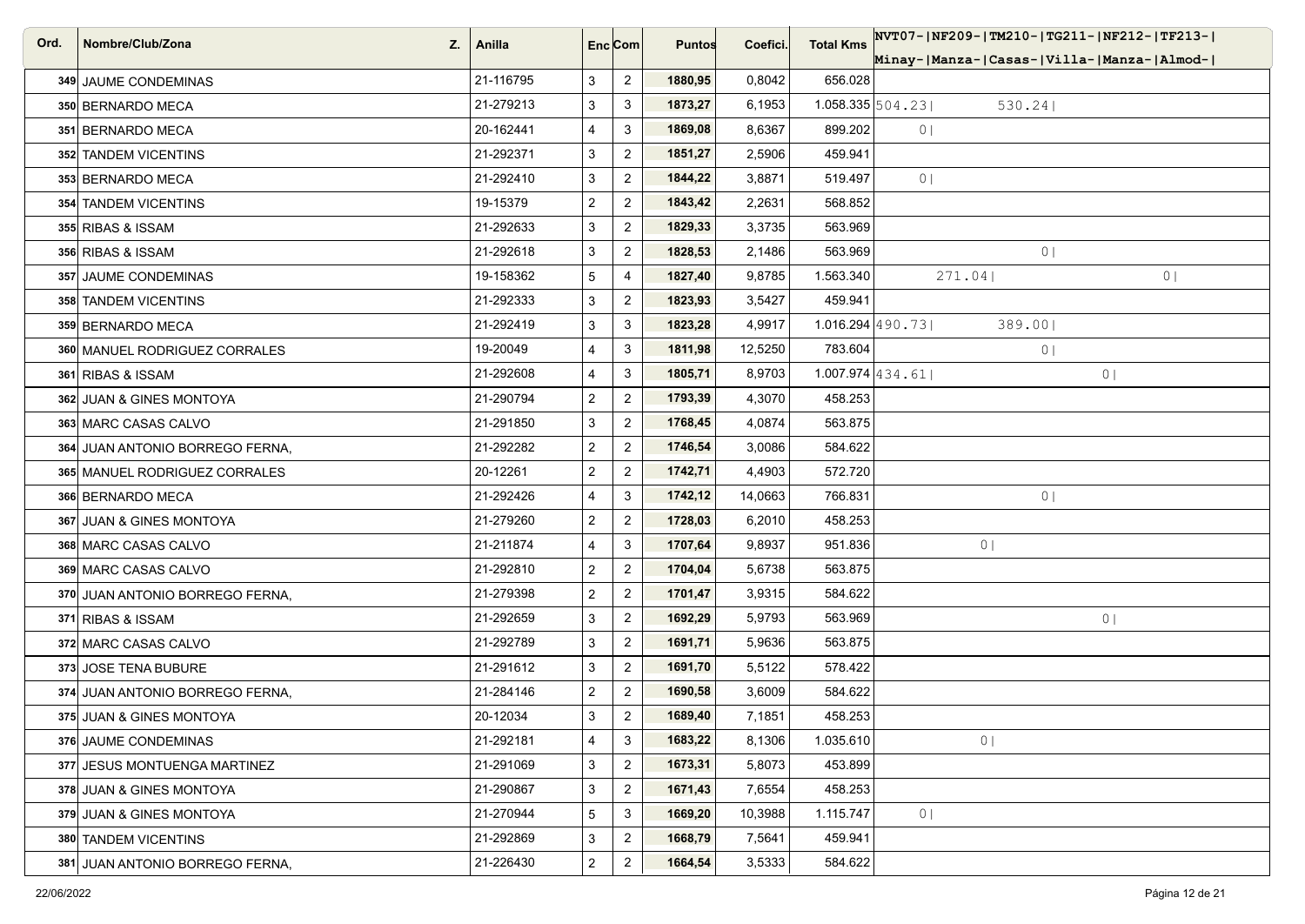| Ord. | Nombre/Club/Zona<br>Z.          | Anilla     | Enc[Com]                |                | <b>Puntos</b> | Coefici. | <b>Total Kms</b>             | NVT07- NF209- TM210- TG211- NF212- TF213- |
|------|---------------------------------|------------|-------------------------|----------------|---------------|----------|------------------------------|-------------------------------------------|
|      |                                 |            |                         |                |               |          |                              | Minay- Manza- Casas- Villa- Manza- Almod- |
|      | 382 TANDEM VICENTINS            | 18-276487  | $\overline{2}$          | $\overline{2}$ | 1657,07       | 5,9148   | 568.852                      |                                           |
|      | 383 JUAN ANTONIO BORREGO FERNA, | 21-292295  | $\overline{\mathbf{c}}$ | $\overline{2}$ | 1652,76       | 5,1018   | 584.622                      |                                           |
|      | 384 MARC CASAS CALVO            | 21-291785  | 3                       | $\overline{c}$ | 1648,75       | 6,3700   | 563.875                      |                                           |
|      | 385 JUAN ANTONIO BORREGO FERNA, | 21-284283  | $\overline{2}$          | $\overline{2}$ | 1645,42       | 5,1127   | 584.622                      |                                           |
|      | 386 JESUS MONTUENGA MARTINEZ    | 21-290986  | $\overline{4}$          | 3              | 1633,05       | 7,0271   |                              | $1.398.543 \mid 445.16 \mid$              |
|      | 387 TANDEM VICENTINS            | 18-13070   | $\overline{c}$          | $\overline{2}$ | 1629,02       | 5,5730   | 568.852                      |                                           |
|      | 388 BERNARDO MECA               | 21-279211  | 3                       | $\overline{2}$ | 1620,79       | 5,3289   |                              | 638.792 784.58<br>0 <sub>1</sub>          |
|      | 389 MARC CASAS CALVO            | 21-292125  | 3                       | 3              | 1618,12       | 8,8191   | 951.836                      |                                           |
|      | 390 JUAN & GINES MONTOYA        | 21-279254  | $\overline{c}$          | $\overline{2}$ | 1612,91       | 8,2927   | 458.253                      |                                           |
|      | 391 MARC CASAS CALVO            | 21-292140  | 3                       | $\overline{2}$ | 1602,55       | 5,9049   | 563.875                      |                                           |
|      | 392 JUAN ANTONIO BORREGO FERNA, | 21-292262  | $\overline{\mathbf{c}}$ | $\overline{2}$ | 1600,86       | 5,7691   | 584.622                      |                                           |
|      | 393 JUAN ANTONIO BORREGO FERNA, | 21-292905  | $\overline{2}$          | $\overline{a}$ | 1597,98       | 5,8197   | 584.622                      |                                           |
|      | 394 MARC CASAS CALVO            | 19-18828   | 5                       | 4              | 1575,16       | 13,9713  | $1.395.794 \mid 569.85 \mid$ | 376.87 <br>0 <sub>1</sub>                 |
|      | 395 JOSE TENA BUBURE            | 21-291637  | 3                       | $\overline{2}$ | 1571,63       | 9,0403   | 469.511                      |                                           |
|      | 396 BERNARDO MECA               | 20-13505   | 3                       | $\overline{2}$ | 1539,30       | 7,8077   | 542.957                      | 0 <sub>1</sub>                            |
|      | 397 TANDEM VICENTINS            | 18-13075   | $\overline{c}$          | $\overline{2}$ | 1538,65       | 6,5655   | 568.852                      |                                           |
|      | 398 BERNARDO MECA               | 21-292440  | 3                       | $\overline{2}$ | 1535,96       | 8,9678   | 452.627                      |                                           |
|      | 399 JESUS MONTUENGA MARTINEZ    | 21-291153  | $5\,$                   | $\overline{2}$ | 1521,87       | 2,2089   | 774.370                      | 620.20<br>0 <sub>1</sub>                  |
|      | 400 JESUS MONTUENGA MARTINEZ    | 21-291087  | 3                       | $\overline{2}$ | 1517,58       | 7,3872   | 453.899                      |                                           |
|      | 401 RIBAS & ISSAM               | 21-292611  | 3                       | $\overline{2}$ | 1510,29       | 7,4049   | 563.969                      | 0 <sub>1</sub>                            |
|      | 402 RIBAS & ISSAM               | 21-292665  | 3                       | 3              | 1508,58       | 10,1472  | 951.977                      | 399.61                                    |
|      | 403 TANDEM VICENTINS            | 21-292390  | 3                       | 3              | 1507,29       | 10,9296  | 777.802                      |                                           |
|      | 404 JUAN ANTONIO BORREGO FERNA, | 18-294280  | 3                       | $\overline{2}$ | 1490,96       | 5,7559   | 584.622                      | 0 <sub>1</sub>                            |
|      | 405 MARC CASAS CALVO            | 21-292795  | 3                       | $\overline{2}$ | 1486,53       | 4,7835   | 563.875                      |                                           |
|      | 406 RIBAS & ISSAM               | 21-292602  | 3                       | $\overline{2}$ | 1478,01       | 6,0292   | 563.969                      |                                           |
|      | 407 BERNARDO MECA               | 20-14152   | 3                       | $\overline{2}$ | 1471,81       | 9,2941   | 452.627                      |                                           |
|      | 408 JAUME CONDEMINAS            | 20-154798  | 4                       | $\overline{2}$ | 1456,85       | 4,9414   | 1.035.610                    | 0 <sub>1</sub>                            |
|      | 409 MARC CASAS CALVO            | 18-14151   | 3                       | $\overline{2}$ | 1453,11       | 8,1575   | 563.875                      |                                           |
|      | 410 MANUEL RODRIGUEZ CORRALES   | 21-292574  | 3                       | $\overline{2}$ | 1433,71       | 5,4214   | 783.604                      |                                           |
|      | 411 JUAN ANTONIO BORREGO FERNA, | 21-284105  | $\overline{c}$          | $\overline{2}$ | 1419,72       | 6,2780   | 584.622                      |                                           |
|      | 412 JAUME CONDEMINAS            | 20-1750172 | 3                       | $\overline{2}$ | 1418,45       | 3,3587   | 656.028                      |                                           |
|      | 413 BERNARDO MECA               | 20-14161   | 3                       | $\overline{2}$ | 1417,53       | 8,4262   | 519.497                      |                                           |
|      | 414 JUAN & GINES MONTOYA        | 11-200208  | 3                       | $\overline{2}$ | 1399,99       | 9,2555   | 458.253                      |                                           |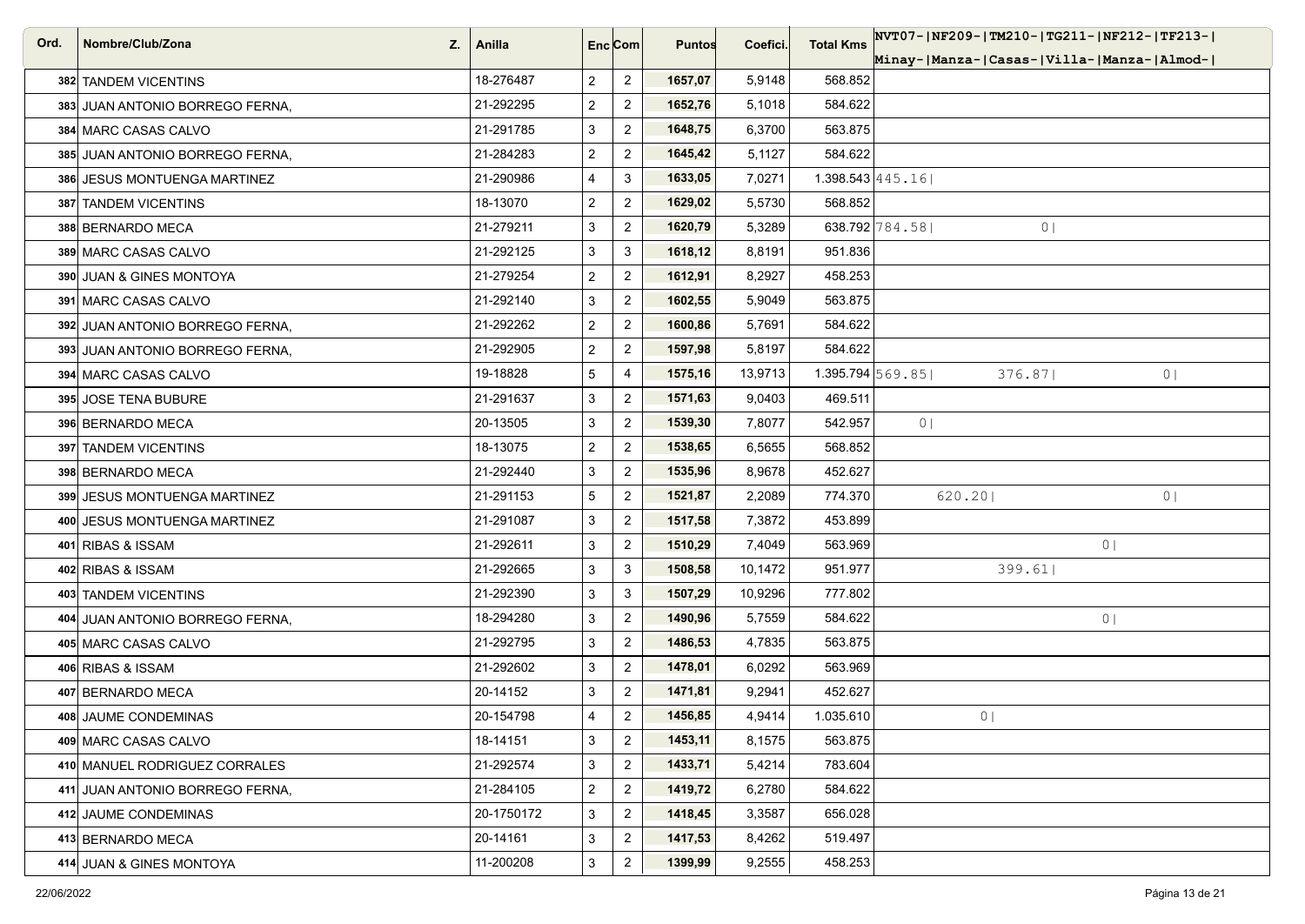| Ord. | Nombre/Club/Zona<br>Z.            | Anilla    |                         | Enc <sub>i</sub> Com | <b>Puntos</b> | Coefici. | <b>Total Kms</b> | NVT07- NF209- TM210- TG211- NF212- TF213- |
|------|-----------------------------------|-----------|-------------------------|----------------------|---------------|----------|------------------|-------------------------------------------|
|      |                                   |           |                         |                      |               |          |                  | Minay- Manza- Casas- Villa- Manza- Almod- |
|      | 415 MANUEL RODRIGUEZ CORRALES     | 21-279454 | 3                       | $\overline{2}$       | 1393,92       | 10,2317  | 463.809          |                                           |
|      | 416 RIBAS & ISSAM                 | 21-292632 | 3                       | $\overline{2}$       | 1391,81       | 3,3601   | 563.969          | 0 <sub>1</sub>                            |
|      | 417 JUAN ANTONIO BORREGO FERNA,   | 21-292286 | $\overline{a}$          | $\mathbf{2}$         | 1371,06       | 6,8982   | 584.622          |                                           |
|      | 418 JAUME CONDEMINAS              | 21-292220 | 4                       | 3                    | 1365,29       | 8,7867   | 1.035.610        | 0 <sub>1</sub>                            |
|      | 419 JUAN ANTONIO BORREGO FERNA.   | 20-14137  | $\overline{\mathbf{c}}$ | $\overline{2}$       | 1365,15       | 5,8907   | 584.622          |                                           |
|      | 420 JUAN & GINES MONTOYA          | 21-279257 | 4                       | $\overline{2}$       | 1358,94       | 5,2807   | 525.123          |                                           |
|      | 421 RIBAS & ISSAM                 | 21-279319 | 3                       | $\overline{2}$       | 1356,54       | 8,3006   | 563.969          | 0 <sub>1</sub>                            |
|      | 422 TANDEM VICENTINS              | 21-292362 | 3                       | 3                    | 1347,61       | 14,2854  | 777.802          |                                           |
|      | 423 MARC CASAS CALVO              | 19-14524  | 3                       | $\overline{2}$       | 1341,17       | 6,7453   | 563.875          |                                           |
|      | 424 BERNARDO MECA                 | 20-13487  | 3                       | $\overline{2}$       | 1337,11       | 7,8657   | 519.497          | 0 <sub>1</sub>                            |
|      | 425 JUAN ANTONIO BORREGO FERNA,   | 21-284103 | $\overline{a}$          | $\overline{2}$       | 1332,58       | 4,2149   | 584.622          |                                           |
|      | 426 TANDEM VICENTINS              | 21-292386 | $\overline{a}$          | $\overline{2}$       | 1326,84       | 7,2855   | 459.941          |                                           |
|      | 427 JUAN & GINES MONTOYA          | 21-279204 | $\overline{2}$          | $\overline{2}$       | 1311,99       | 7,0486   | 567.164          |                                           |
|      | 428 J. MANUEL SEBASTIAN HERNANDEZ | 21-144030 | 4                       | 3                    | 1300,11       | 7,6957   |                  | 1.142.332 396.86 <br>0 <sub>1</sub>       |
|      | 429 MARC CASAS CALVO              | 21-292080 | 3                       | $\overline{2}$       | 1292,83       | 5,7945   | 563.875          |                                           |
|      | 430 JESUS MONTUENGA MARTINEZ      | 21-291089 | 5                       | 3                    | 1281,18       | 6,7721   |                  | $1.356.502$ 228.32                        |
|      | 431 JESUS MONTUENGA MARTINEZ      | 21-291131 | 5                       | 3                    | 1276,01       | 12,5311  | 922.367          | 0 <sub>1</sub>                            |
|      | 432 JESUS MONTUENGA MARTINEZ      | 21-291178 | $\overline{\mathbf{c}}$ | $\overline{2}$       | 1270,51       | 6,3928   | 453.899          |                                           |
|      | 433 JUAN ANTONIO BORREGO FERNA,   | 21-292923 | $\overline{a}$          | $\overline{2}$       | 1261,35       | 7,1430   | 584.622          |                                           |
|      | 434 MARC CASAS CALVO              | 18-208470 | 3                       | $\overline{2}$       | 1245,24       | 3,5878   | 563.875          | 0 <sub>1</sub>                            |
|      | 435 JUAN ANTONIO BORREGO FERNA.   | 21-292932 | $\overline{a}$          | $\overline{2}$       | 1225,55       | 6,5844   | 584.622          |                                           |
|      | 436 MARC CASAS CALVO              | 21-292109 | 3                       | $\overline{2}$       | 1219,29       | 5,0679   | 563.875          |                                           |
|      | 437 JAUME CONDEMINAS              | 21-292194 | 3                       | $\overline{2}$       | 1218,42       | 5,6153   | 656.028          |                                           |
|      | 438 MARC CASAS CALVO              | 21-292130 | 3                       | $\overline{2}$       | 1209,51       | 8,3632   | 563.875          |                                           |
|      | 439 JESUS MONTUENGA MARTINEZ      | 21-291202 | $\overline{2}$          | $\overline{2}$       | 1199,85       | 6,7956   | 453.899          |                                           |
|      | 440 JESUS MONTUENGA MARTINEZ      | 21-291189 | 3                       | $\overline{2}$       | 1184,17       | 9,8480   | 453.899          |                                           |
|      | 441 JAUME CONDEMINAS              | 21-292199 | 3                       | $\overline{2}$       | 1177,86       | 5,9103   | 656.028          |                                           |
|      | 442 MARC CASAS CALVO              | 21-292732 | 4                       | $\overline{2}$       | 1163,82       | 5,7584   | 563.875          | 0 <sub>1</sub>                            |
|      | 443 J. MANUEL SEBASTIAN HERNANDEZ | 21-291949 | 3                       | $\overline{2}$       | 1153,40       | 9,4707   | 538.735          |                                           |
|      | 444 BERNARDO MECA                 | 21-292417 | 3                       | $\overline{2}$       | 1099,45       | 4,6057   | 584.998          | 0 <sub>1</sub>                            |
|      | 445 MARC CASAS CALVO              | 21-291875 | 4                       | $\overline{2}$       | 1073,38       | 4,4916   | 951.836          | 0 <sub>1</sub>                            |
|      | 446 MARC CASAS CALVO              | 21-292799 | 4                       | $\overline{2}$       | 1068,42       | 7,0790   | 563.875          | 0 <sub>1</sub>                            |
|      | 447 JUAN ANTONIO BORREGO FERNA,   | 21-292296 | $\overline{a}$          | $\overline{2}$       | 1065,06       | 7,5592   | 584.622          |                                           |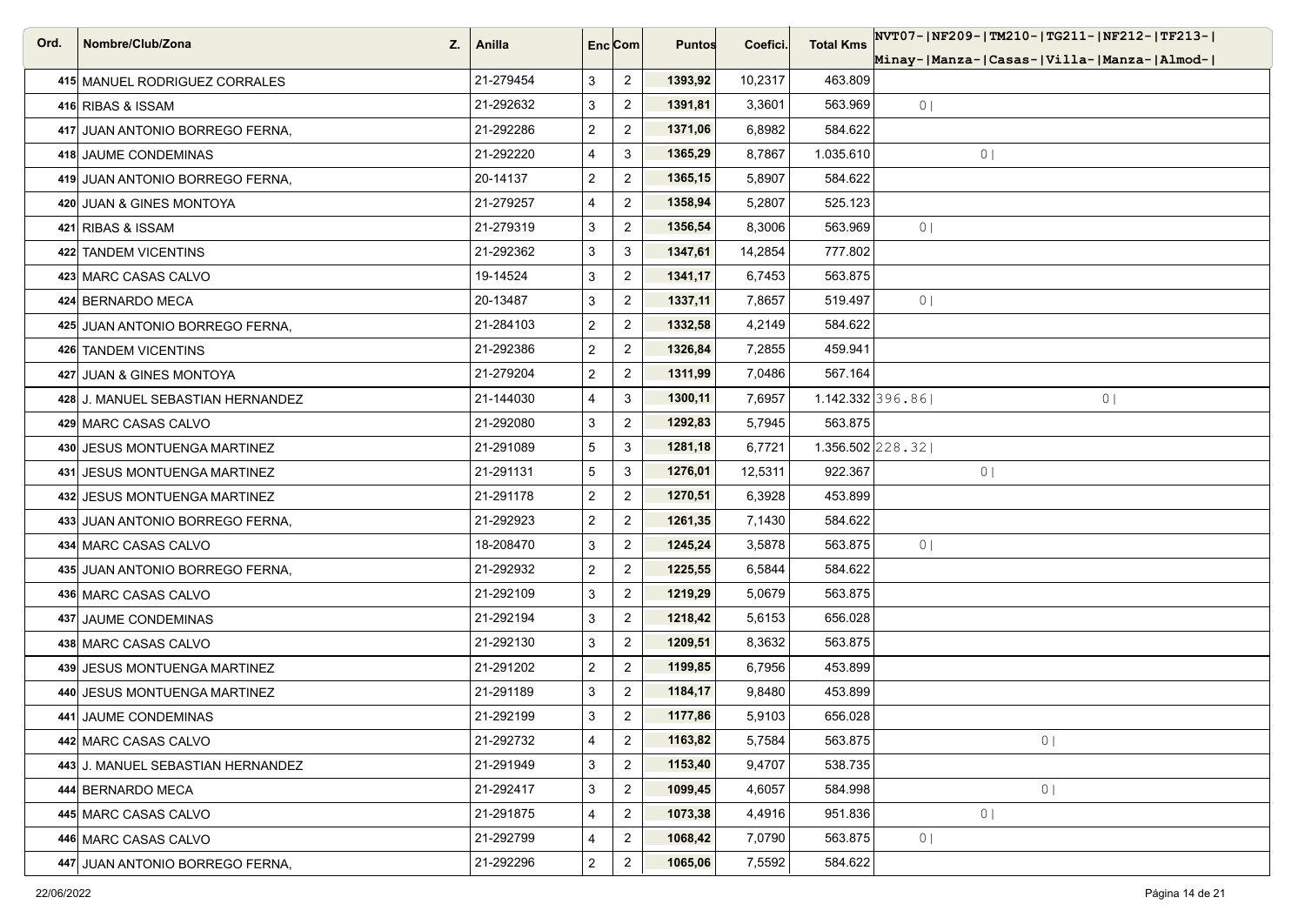| Ord. | Nombre/Club/Zona<br>Z.          | Anilla    |                         | Enc <sub>i</sub> Com | <b>Puntos</b> | Coefici. | <b>Total Kms</b> | NVT07- NF209- TM210- TG211- NF212- TF213- |
|------|---------------------------------|-----------|-------------------------|----------------------|---------------|----------|------------------|-------------------------------------------|
|      |                                 |           |                         |                      |               |          |                  | Minay- Manza- Casas- Villa- Manza- Almod- |
|      | 448 JAUME CONDEMINAS            | 21-292183 | 3                       | $\overline{2}$       | 1051,29       | 5,6837   | 656.028          |                                           |
|      | 449 JUAN ANTONIO BORREGO FERNA, | 21-292261 | $\overline{\mathbf{c}}$ | $\overline{2}$       | 1050,50       | 7,1140   | 584.622          |                                           |
|      | 450 TANDEM VICENTINS            | 18-13047  | $\overline{2}$          | $\overline{2}$       | 1049,74       | 7,0177   | 568.852          |                                           |
|      | 451 TANDEM VICENTINS            | 18-13061  | $\overline{c}$          | $\overline{2}$       | 1010,62       | 7,1134   | 568.852          |                                           |
|      | 452 JESUS MONTUENGA MARTINEZ    | 21-291182 | $\overline{c}$          | $\mathbf{1}$         | 1000,00       | 0,0154   | 205.929          |                                           |
|      | 453 JUAN ANTONIO BORREGO FERNA, | 21-292255 | $\overline{c}$          | $\overline{2}$       | 989,58        | 7,4615   | 584.622          |                                           |
|      | 454 JESUS MONTUENGA MARTINEZ    | 21-290980 | 3                       | $\mathbf{1}$         | 978,56        | 0,2315   | 205.929          |                                           |
|      | 455 MARC CASAS CALVO            | 21-291819 | $\mathbf{1}$            | $\mathbf{1}$         | 975,82        | 0,3087   | 215.752          |                                           |
|      | 456 MARC CASAS CALVO            | 21-292116 | $\overline{2}$          | $\overline{1}$       | 975,73        | 0,3241   | 215.752          |                                           |
|      | 457 JUAN ANTONIO BORREGO FERNA, | 21-284134 | $\mathbf{1}$            | $\mathbf{1}$         | 974,17        | 0,1931   | 314.016          |                                           |
|      | 458 BERNARDO MECA               | 21-292420 | $\overline{2}$          | $\overline{2}$       | 970,03        | 6,6103   | 624.836          | 246.05                                    |
|      | 459 MARC CASAS CALVO            | 21-292792 | $\mathbf{1}$            | $\mathbf{1}$         | 966,98        | 0,4939   | 215.752          |                                           |
|      | 460 MARC CASAS CALVO            | 21-291843 | $\overline{\mathbf{c}}$ |                      | 966,81        | 0,5093   | 215.752          |                                           |
|      | 461 MARC CASAS CALVO            | 21-292773 | $\mathbf{1}$            | $\mathbf{1}$         | 966,64        | 0,5247   | 215.752          |                                           |
|      | 462 MARC CASAS CALVO            | 21-292807 | $\mathbf{1}$            | $\overline{1}$       | 966,64        | 0,5402   | 215.752          |                                           |
|      | 463 MARC CASAS CALVO            | 21-291871 | $\overline{\mathbf{c}}$ |                      | 966,47        | 0,5710   | 215.752          |                                           |
|      | 464 MARC CASAS CALVO            | 20-14069  | $\overline{2}$          | $\overline{1}$       | 966,22        | 0,5865   | 215.752          |                                           |
|      | 465 MARC CASAS CALVO            | 21-292728 | $\mathbf{1}$            | $\mathbf{1}$         | 964,62        | 0,6482   | 215.752          |                                           |
|      | 466 JESUS MONTUENGA MARTINEZ    | 21-290970 | $\overline{\mathbf{c}}$ | $\mathbf 1$          | 962,11        | 0,7408   | 205.929          |                                           |
|      | 467 MARC CASAS CALVO            | 21-284004 | $\mathbf{1}$            | $\mathbf{1}$         | 959,78        | 0,7871   | 215.752          |                                           |
|      | 468 JESUS MONTUENGA MARTINEZ    | 19-14382  | $\overline{\mathbf{c}}$ | $\mathbf{1}$         | 955,94        | 0,1098   | 247.970          |                                           |
|      | 469 TANDEM VICENTINS            | 21-292870 | $\mathbf{1}$            | $\mathbf{1}$         | 952,34        | 0,8643   | 208.950          |                                           |
|      | 470 RIBAS & ISSAM               | 18-10940  | $\mathbf{1}$            | $\overline{1}$       | 947,53        | 1,0958   | 215.799          |                                           |
|      | 471 RIBAS & ISSAM               | 21-284167 | $\overline{2}$          |                      | 942,38        | 1,3119   | 215.799          |                                           |
|      | 472 JESUS MONTUENGA MARTINEZ    | 21-291150 | $\mathbf{1}$            | $\mathbf{1}$         | 941,16        | 1,4199   | 205.929          |                                           |
|      | 473 TANDEM VICENTINS            | 21-279390 | 2                       |                      | 941,00        | 1,4353   | 208.950          |                                           |
|      | 474 JESUS MONTUENGA MARTINEZ    | 21-291171 | $\overline{c}$          | -1                   | 940,99        | 1,4508   | 205.929          |                                           |
|      | 475 JUAN & GINES MONTOYA        | 21-279284 | $\overline{a}$          | $\mathbf{1}$         | 940,16        | 1,4816   | 208.106          |                                           |
|      | 476 JAUME CONDEMINAS            | 21-292186 | 3                       | $\overline{2}$       | 939,66        | 5,7893   | 719.326          | 0 <sub>1</sub>                            |
|      | 477 RIBAS & ISSAM               | 21-292649 | $\overline{\mathbf{c}}$ | $\mathbf{1}$         | 938,95        | 1,5897   | 215.799          |                                           |
|      | 478 JUAN ANTONIO BORREGO FERNA, | 21-284286 | $\mathbf{1}$            | $\mathbf{1}$         | 937,92        | 0,5019   | 247.146          |                                           |
|      | 479 JESUS MONTUENGA MARTINEZ    | 21-291188 | $\overline{\mathbf{c}}$ |                      | 934,52        | 1,7131   | 205.929          |                                           |
|      | 480 MANUEL RODRIGUEZ CORRALES   | 21-292833 | 3                       | $\overline{c}$       | 934,50        | 11,6676  | 463.809          | 0                                         |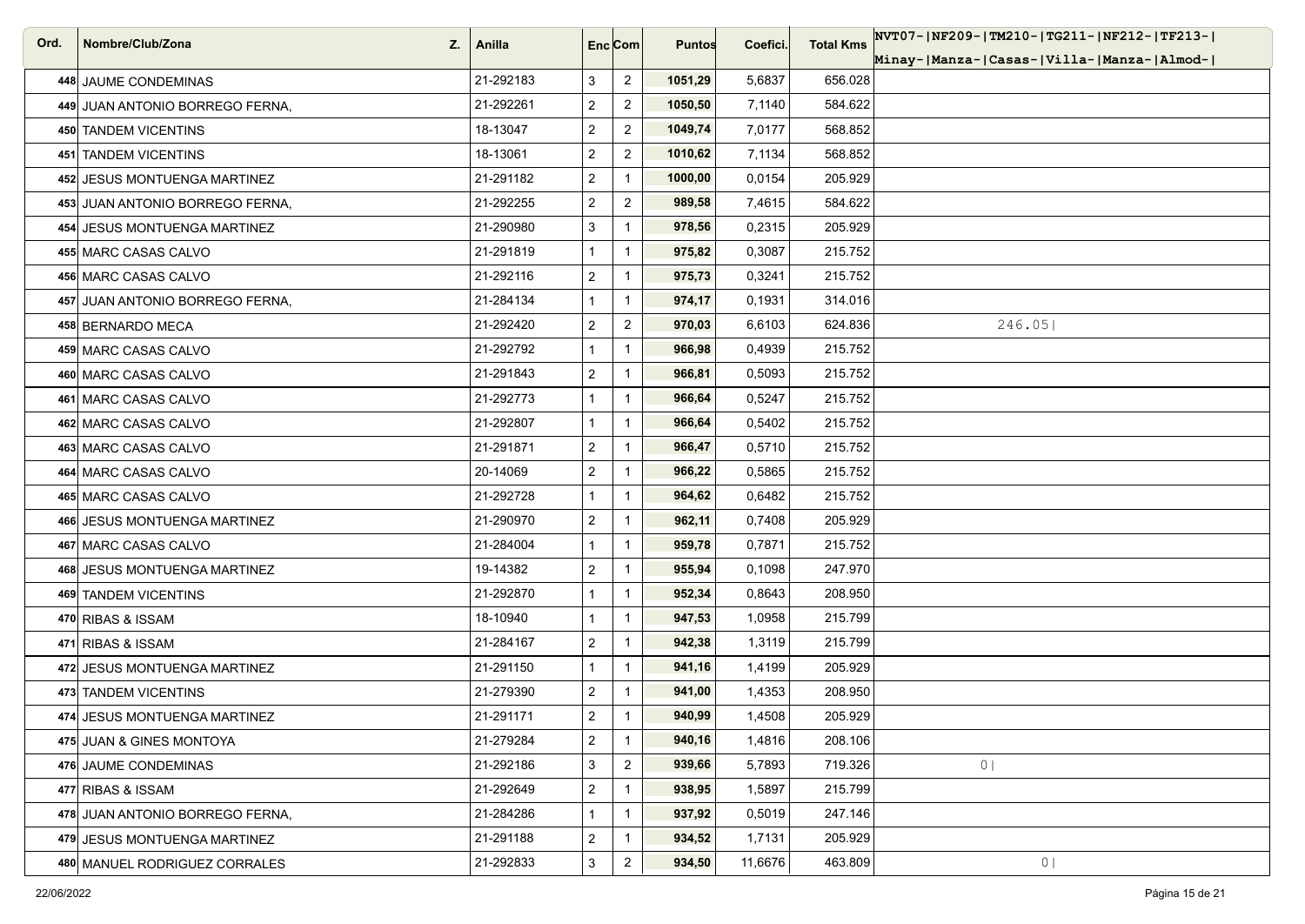| Ord. | Nombre/Club/Zona<br>Z.          | Anilla     | Enc[Com]                |                | <b>Puntos</b> | Coefici. | <b>Total Kms</b> | NVT07- NF209- TM210- TG211- NF212- TF213- |
|------|---------------------------------|------------|-------------------------|----------------|---------------|----------|------------------|-------------------------------------------|
|      |                                 |            |                         |                |               |          |                  | Minay- Manza- Casas- Villa- Manza- Almod- |
|      | 481 MARC CASAS CALVO            | 21-292778  | $\overline{2}$          | $\mathbf{1}$   | 932,59        | 1,7440   | 215.752          |                                           |
|      | 482 JESUS MONTUENGA MARTINEZ    | 21-291078  | $\overline{\mathbf{c}}$ | $\mathbf{1}$   | 932,21        | 1,8057   | 205.929          |                                           |
|      | 483 MARC CASAS CALVO            | 21-292071  | 3                       | $\overline{1}$ | 931,57        | 1,8520   | 215.752          |                                           |
|      | 484 JOSE TENA BUBURE            | 21-291642  | $\overline{2}$          | $\mathbf{1}$   | 927,17        | 0,7528   | 255.776          |                                           |
|      | 485 JUAN ANTONIO BORREGO FERNA, | 21-284138  | $\mathbf{1}$            | $\overline{1}$ | 925,66        | 1,1583   | 314.016          |                                           |
|      | 486 JUAN ANTONIO BORREGO FERNA, | 21-284136  | $\mathbf{1}$            | $\mathbf{1}$   | 925,44        | 1,1712   | 314.016          |                                           |
|      | 487 MARC CASAS CALVO            | 21-291857  | $\overline{\mathbf{c}}$ | $\overline{1}$ | 916,94        | 2,1453   | 215.752          |                                           |
|      | 488 TANDEM VICENTINS            | 21-292347  | $\overline{2}$          | $\mathbf{1}$   | 915,04        | 2,1761   | 208.950          |                                           |
|      | 489 JESUS MONTUENGA MARTINEZ    | 21-291563  | 1                       | $\mathbf{1}$   | 914,66        | 2,2070   | 205.929          |                                           |
|      | 490 JESUS MONTUENGA MARTINEZ    | 21-291179  | $\overline{\mathbf{c}}$ |                | 912,92        | 2,2379   | 205.929          |                                           |
|      | 491 TANDEM VICENTINS            | 21-292360  | $\overline{c}$          | $\mathbf{1}$   | 908,38        | 2,2842   | 208.950          |                                           |
|      | 492 JUAN & GINES MONTOYA        | 21-290822  | $\overline{2}$          | $\mathbf{1}$   | 908,01        | 2,3459   | 208.106          |                                           |
|      | 493 MARC CASAS CALVO            | 21-292780  | $\mathbf{1}$            | $\mathbf{1}$   | 907,94        | 2,3613   | 215.752          |                                           |
|      | 494 MARC CASAS CALVO            | 21-292731  | $\overline{2}$          | $\overline{1}$ | 907,79        | 2,3768   | 215.752          |                                           |
|      | 495 JUAN ANTONIO BORREGO FERNA, | 21-292291  | $\overline{\mathbf{c}}$ | $\mathbf{1}$   | 907,44        | 1,2547   | 247.146          |                                           |
|      | 496 MARC CASAS CALVO            | 21-291878  | $\mathbf{1}$            | $\mathbf{1}$   | 907,42        | 2,4694   | 215.752          |                                           |
|      | 497 MARC CASAS CALVO            | 21-291863  | 1                       | $\mathbf{1}$   | 907,27        | 2,5157   | 215.752          |                                           |
|      | 498 MARC CASAS CALVO            | 21-292762  | $\mathbf{1}$            | $\overline{1}$ | 907,20        | 2,5620   | 215.752          |                                           |
|      | 499 JESUS MONTUENGA MARTINEZ    | 21-291569  | $\overline{\mathbf{c}}$ | $\mathbf{1}$   | 906,51        | 2,6700   | 205.929          |                                           |
|      | 500 TANDEM VICENTINS            | 21-292876  | $\overline{2}$          | $\mathbf{1}$   | 903,95        | 2,8707   | 208.950          |                                           |
|      | 501 BERNARDO MECA               | 21-279382  | $\overline{2}$          | $\overline{1}$ | 901,71        | 2,9478   | 205.293          |                                           |
|      | 502 JOSE TENA BUBURE            | 21-291643  | $\overline{2}$          | $\overline{1}$ | 901,36        | 1,5528   | 255.776          |                                           |
|      | 503 JESUS MONTUENGA MARTINEZ    | 21-290969  | $\overline{\mathbf{c}}$ | $\overline{1}$ | 899,89        | 2,9941   | 205.929          |                                           |
|      | 504 JUAN & GINES MONTOYA        | 21-292481  | $\overline{2}$          | $\overline{1}$ | 897,80        | 3,0404   | 208.106          |                                           |
|      | 505 MARC CASAS CALVO            | 20-12607   | $\overline{2}$          | $\overline{1}$ | 894,76        | 3,1176   | 215.752          |                                           |
|      | 506 JESUS MONTUENGA MARTINEZ    | 21-291072  | 2                       |                | 894,57        | 3,1485   | 205.929          |                                           |
|      | 507 MARC CASAS CALVO            | 21-291810  | $\mathbf{1}$            | $\mathbf 1$    | 894,25        | 3,2102   | 215.752          |                                           |
|      | 508 JUAN & GINES MONTOYA        | 21-290921  | $\overline{a}$          | $\mathbf{1}$   | 884,52        | 3,4880   | 208.106          |                                           |
|      | 509 JAUME CONDEMINAS            | 19-9522291 | $\overline{c}$          | $\mathbf{1}$   | 884,37        | 1,9177   | 316.284          |                                           |
|      | 510 JUAN ANTONIO BORREGO FERNA, | 21-284118  | $\mathbf{1}$            | $\mathbf{1}$   | 881,92        | 1,9692   | 314.016          |                                           |
|      | 511 MARC CASAS CALVO            | 21-292123  | $\overline{\mathbf{c}}$ | $\mathbf{1}$   | 880,83        | 3,5806   | 215.752          |                                           |
|      | 512 RIBAS & ISSAM               | 21-292656  | $\mathbf{1}$            | $\mathbf{1}$   | 880,54        | 3,5960   | 215.799          |                                           |
|      | 513 MARC CASAS CALVO            | 21-291783  | $\overline{a}$          | $\mathbf{1}$   | 880,41        | 3,6269   | 215.752          |                                           |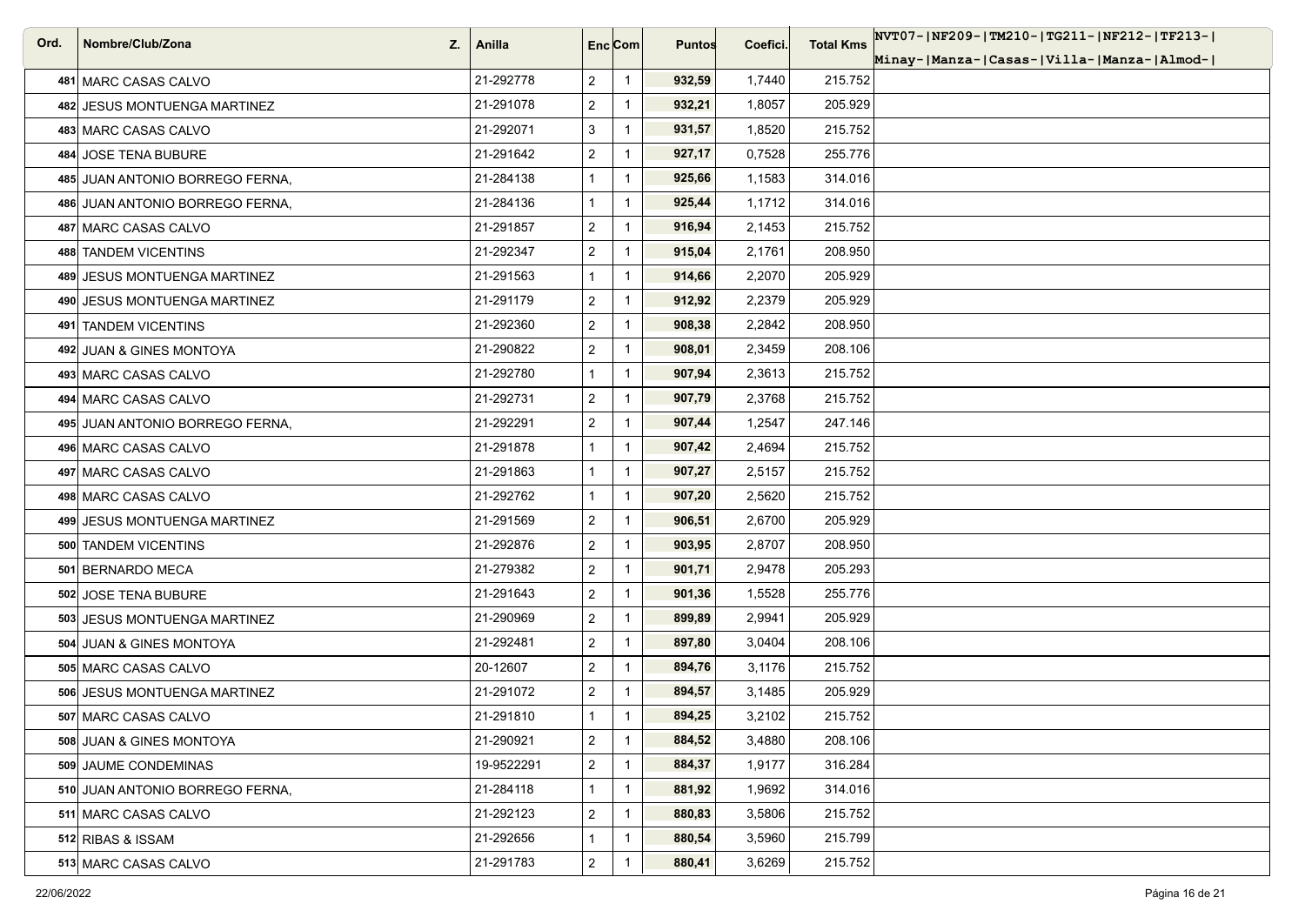| Ord. | Nombre/Club/Zona<br>Z.             | Anilla    | Enc[Com]       |                | <b>Puntos</b> | Coefici. | <b>Total Kms</b> | NVT07- NF209- TM210- TG211- NF212- TF213- |
|------|------------------------------------|-----------|----------------|----------------|---------------|----------|------------------|-------------------------------------------|
|      |                                    |           |                |                |               |          |                  | Minay- Manza- Casas- Villa- Manza- Almod- |
|      | 514 MARC CASAS CALVO               | 21-292776 | $\overline{2}$ | $\mathbf{1}$   | 879,72        | 3,6732   | 215.752          |                                           |
|      | 515 MANUEL RODRIGUEZ CORRALES      | 19-20046  | $\overline{c}$ | $\mathbf{1}$   | 879,69        | 2,0860   | 252.925          |                                           |
|      | 516 FRANCISCO JAVIER SERRANO AVALO | 19-14688  | $\mathbf{1}$   | $\mathbf{1}$   | 878,37        | 3,7349   | 219.761          |                                           |
|      | 517 RIBAS & ISSAM                  | 21-292653 | $\overline{2}$ | $\mathbf{1}$   | 875,88        | 3,7658   | 215.799          |                                           |
|      | 518 FRANCISCO JAVIER SERRANO AVALO | 19-20577  | $\mathbf{1}$   | $\mathbf{1}$   | 874,77        | 3,7812   | 219.761          |                                           |
|      | 519 MANUEL RODRIGUEZ CORRALES      | 21-292569 | $\mathbf{1}$   | $\mathbf{1}$   | 874,50        | 3,7967   | 210.884          |                                           |
|      | 520 JUAN & GINES MONTOYA           | 21-27925  | $\overline{2}$ | $\mathbf{1}$   | 870,56        | 3,8738   | 208.106          |                                           |
|      | 521 JUAN ANTONIO BORREGO FERNA,    | 21-284126 | $\mathbf{1}$   | $\mathbf{1}$   | 870,00        | 2,3370   | 247.146          |                                           |
|      | 522 MARC CASAS CALVO               | 20-14063  | $\overline{2}$ | $\mathbf{1}$   | 868,90        | 3,9356   | 215.752          |                                           |
|      | 523 RIBAS & ISSAM                  | 21-292657 | $\mathbf{1}$   | $\mathbf 1$    | 868,07        | 3,9819   | 215.799          |                                           |
|      | 524 JOSE TENA BUBURE               | 21-291603 | $\overline{a}$ | $\mathbf{1}$   | 864,36        | 2,4938   | 255.776          |                                           |
|      | 525 MARC CASAS CALVO               | 21-292788 | $\mathbf{1}$   | $\mathbf{1}$   | 862,82        | 4,1362   | 215.752          |                                           |
|      | 526 JUAN & GINES MONTOYA           | 21-279248 | $\overline{2}$ | $\mathbf{1}$   | 858,55        | 4,1671   | 208.106          |                                           |
|      | 527 BERNARDO MECA                  | 21-292421 | $\overline{2}$ | $\mathbf{1}$   | 858,33        | 2,7761   | 247.334          |                                           |
|      | 528 MARC CASAS CALVO               | 20-14079  | $\overline{2}$ | $\mathbf{1}$   | 848,17        | 4,3060   | 215.752          |                                           |
|      | 529 JUAN ANTONIO BORREGO FERNA,    | 21-279363 | $\mathbf{1}$   | $\mathbf 1$    | 845,92        | 2,2909   | 314.016          |                                           |
|      | 530 JUAN ANTONIO BORREGO FERNA,    | 21-284119 | $\mathbf{1}$   | $\mathbf{1}$   | 844,84        | 2,3167   | 314.016          |                                           |
|      | 531 JUAN ANTONIO BORREGO FERNA,    | 21-292273 | 1              | $\mathbf{1}$   | 844,74        | 2,3295   | 314.016          |                                           |
|      | 532 JAUME CONDEMINAS               | 21-292185 | 3              | $\overline{2}$ | 844,60        | 6,3413   | 656.028          |                                           |
|      | 533 MARC CASAS CALVO               | 21-284020 | $\overline{2}$ | $\overline{2}$ | 836,35        | 9,6744   | 563.875          |                                           |
|      | 534 MARC CASAS CALVO               | 21-284017 | $\overline{2}$ | $\mathbf{1}$   | 834,33        | 4,4449   | 215.752          |                                           |
|      | 535 JESUS MONTUENGA MARTINEZ       | 21-291064 | $\mathbf{1}$   | $\mathbf{1}$   | 828,24        | 4,5375   | 205.929          |                                           |
|      | 536 MARC CASAS CALVO               | 21-291893 | 1              | $\mathbf{1}$   | 827,98        | 4,5529   | 215.752          |                                           |
|      | 537 J. MANUEL SEBASTIAN HERNANDEZ  | 21-290968 | $\mathbf{1}$   | $\mathbf{1}$   | 825,32        | 4,6918   | 203.182          |                                           |
|      | 538 JUAN ANTONIO BORREGO FERNA,    | 21-292910 | $\overline{2}$ | $\mathbf{1}$   | 821,49        | 3,3094   | 247.146          |                                           |
|      | 539 JUAN ANTONIO BORREGO FERNA,    | 21-292930 | $\mathbf{1}$   | $\mathbf{1}$   | 819,23        | 3,3251   | 247.146          |                                           |
|      | 540 JUAN ANTONIO BORREGO FERNA,    | 21-292293 | $\mathbf{1}$   | $\mathbf{1}$   | 818,91        | 3,3408   | 247.146          |                                           |
|      | 541 JUAN ANTONIO BORREGO FERNA,    | 21-292929 | $\overline{2}$ | $\mathbf{1}$   | 818,59        | 3,3565   | 247.146          |                                           |
|      | 542 MARC CASAS CALVO               | 21-291880 | $\overline{c}$ | $\mathbf{1}$   | 818,57        | 4,7999   | 215.752          |                                           |
|      | 543 MANUEL RODRIGUEZ CORRALES      | 20-13595  | 3              | $\overline{2}$ | 818,22        | 8,3251   | 572.720          | 0 <sub>1</sub>                            |
|      | 544 MARC CASAS CALVO               | 21-292745 | 3              | $\overline{2}$ | 816,86        | 9,8681   | 563.875          | 0 <sub>1</sub>                            |
|      | 545 JUAN ANTONIO BORREGO FERNA.    | 21-292294 | 1              | $\mathbf{1}$   | 813,15        | 2,5483   | 314.016          |                                           |
|      | 546 MARC CASAS CALVO               | 21-291738 | $\mathbf{1}$   | $\mathbf{1}$   | 810,97        | 4,8462   | 215.752          |                                           |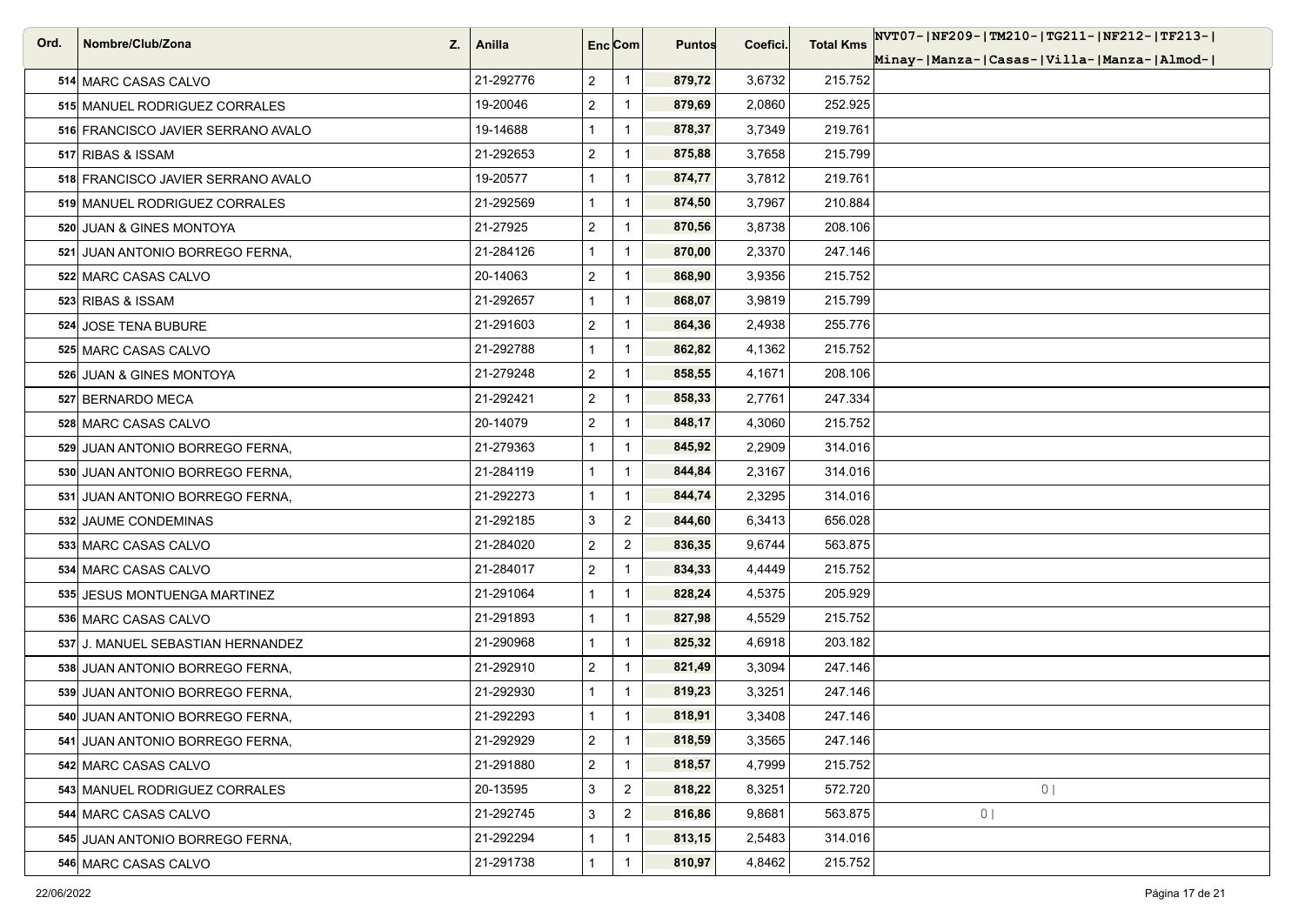| Ord. | Nombre/Club/Zona<br>Z.             | Anilla      | Enc[Com]       |                | <b>Puntos</b> | Coefici. | <b>Total Kms</b> | NVT07- NF209- TM210- TG211- NF212- TF213- |
|------|------------------------------------|-------------|----------------|----------------|---------------|----------|------------------|-------------------------------------------|
|      |                                    |             |                |                |               |          |                  | Minay- Manza- Casas- Villa- Manza- Almod- |
|      | 547 RIBAS & ISSAM                  | 21-292600   | 1              | $\mathbf{1}$   | 810,38        | 4,8770   | 215.799          |                                           |
|      | 548 MARC CASAS CALVO               | 21-292784   | $\mathbf{1}$   | $\mathbf{1}$   | 810,02        | 4,8925   | 215.752          |                                           |
|      | 549 JUAN ANTONIO BORREGO FERNA,    | 21-284288   | $\mathbf{1}$   | $\mathbf{1}$   | 809,62        | 3,5760   | 247.146          |                                           |
|      | 550 JUAN ANTONIO BORREGO FERNA,    | 21-292928   | $\mathbf{1}$   | $\mathbf{1}$   | 801,70        | 2,6127   | 314.016          |                                           |
|      | 551 J. MANUEL SEBASTIAN HERNANDEZ  | 21-291554   | $\overline{2}$ | $\mathbf{1}$   | 800,10        | 5,0005   | 203.182          |                                           |
|      | 552 MARC CASAS CALVO               | 21-290173   | $\mathbf{1}$   | $\mathbf{1}$   | 794,71        | 5,0159   | 215.752          |                                           |
|      | 553 JUAN ANTONIO BORREGO FERNA.    | 21-292918   | $\overline{2}$ | $\mathbf{1}$   | 794,12        | 3,7172   | 247.146          |                                           |
|      | 554 JESUS MONTUENGA MARTINEZ       | 21-291048   | $\overline{2}$ | $\mathbf{1}$   | 790,75        | 5,0314   | 205.929          |                                           |
|      | 555 MANUEL RODRIGUEZ CORRALES      | 21-291744   | $\overline{2}$ | $\mathbf{1}$   | 789,04        | 5,0468   | 210.884          |                                           |
|      | 556 J. MANUEL SEBASTIAN HERNANDEZ  | 21-291673   | $\overline{2}$ | $\mathbf 1$    | 785,96        | 5,1085   | 203.182          |                                           |
|      | 557 JESUS MONTUENGA MARTINEZ       | 21-291000   | $\overline{a}$ | $\mathbf{1}$   | 773,09        | 5,2937   | 205.929          |                                           |
|      | 558 JUAN & GINES MONTOYA           | 21-290897   | $\mathbf{1}$   | $\mathbf{1}$   | 772,19        | 5,3246   | 208.106          |                                           |
|      | 559 MANUEL RODRIGUEZ CORRALES      | 21-292573   | $\overline{c}$ | $\mathbf{1}$   | 771,96        | 5,3400   | 210.884          |                                           |
|      | 560 MARC CASAS CALVO               | 21-279181   | $\overline{a}$ | $\mathbf{1}$   | 771,17        | 5,3555   | 215.752          |                                           |
|      | 561 TANDEM VICENTINS               | 21-292377   | $\overline{2}$ | $\mathbf{1}$   | 764,07        | 5,4481   | 208.950          |                                           |
|      | 562 JESUS MONTUENGA MARTINEZ       | 21-291103   | 3              | $\overline{2}$ | 753,01        | 8,1214   | 586.270          |                                           |
|      | 563 MARC CASAS CALVO               | 21-279167   | 1              | $\mathbf{1}$   | 748,94        | 5,4944   | 215.752          |                                           |
|      | 564 JUAN ANTONIO BORREGO FERNA,    | 21-292922   | 1              | $\mathbf{1}$   | 741,19        | 2,7414   | 314.016          |                                           |
|      | 565 MARC CASAS CALVO               | 21-291888   | $\overline{a}$ | $\mathbf{1}$   | 740,74        | 5,5407   | 215.752          |                                           |
|      | 566 RIBAS & ISSAM                  | 21-292650   | $\mathbf{1}$   | $\mathbf{1}$   | 739,92        | 5,5715   | 215.799          |                                           |
|      | 567 FRANCISCO JAVIER SERRANO AVALO | 19-18824    | 1              | $\mathbf{1}$   | 738,10        | 5,6178   | 219.761          |                                           |
|      | 568 JUAN ANTONIO BORREGO FERNA,    | 21-279381   | $\mathbf{1}$   | $\mathbf{1}$   | 737,76        | 2,7542   | 314.016          |                                           |
|      | 569 TANDEM VICENTINS               | 15-12864    | $\mathbf{1}$   | $\mathbf{1}$   | 733,45        | 4,1564   | 250.991          |                                           |
|      | 570 MARC CASAS CALVO               | 21-292138   | $\mathbf{1}$   | $\mathbf{1}$   | 731,66        | 5,6950   | 215.752          |                                           |
|      | 571 JESUS MONTUENGA MARTINEZ       | 21-291576   | $\overline{2}$ | $\mathbf{1}$   | 724,23        | 5,8030   | 205.929          |                                           |
|      | 572 MARC CASAS CALVO               | 21-291713   | $\overline{2}$ | $\mathbf 1$    | 723,36        | 5,8339   | 215.752          | 0 <sup>1</sup>                            |
|      | 573 MARC CASAS CALVO               | 21-291800   | $\overline{4}$ | $\mathbf{2}$   | 712,31        | 6,0806   | 951.836          | 0 <sub>1</sub>                            |
|      | 574 JESUS MONTUENGA MARTINEZ       | 21-291141   | $\overline{2}$ | $\mathbf{1}$   | 710,91        | 5,8956   | 205.929          |                                           |
|      | 575 BERNARDO MECA                  | 21-292404   | $\mathbf{1}$   | $\mathbf{1}$   | 698,46        | 4,2818   | 247.334          |                                           |
|      | 576 JAUME CONDEMINAS               | 21-29210086 | $\mathbf{1}$   | $\mathbf{1}$   | 693,84        | 2,8315   | 316.284          |                                           |
|      | 577 MARC CASAS CALVO               | 21-292110   | $\overline{c}$ | $\mathbf{1}$   | 688,18        | 6,0654   | 215.752          |                                           |
|      | 578 JUAN ANTONIO BORREGO FERNA,    | 21-292906   | 1              | $\mathbf{1}$   | 683,61        | 2,8572   | 314.016          |                                           |
|      | 579 JESUS MONTUENGA MARTINEZ       | 21-291203   | $\overline{a}$ | $\mathbf{1}$   | 683,47        | 6,1117   | 205.929          |                                           |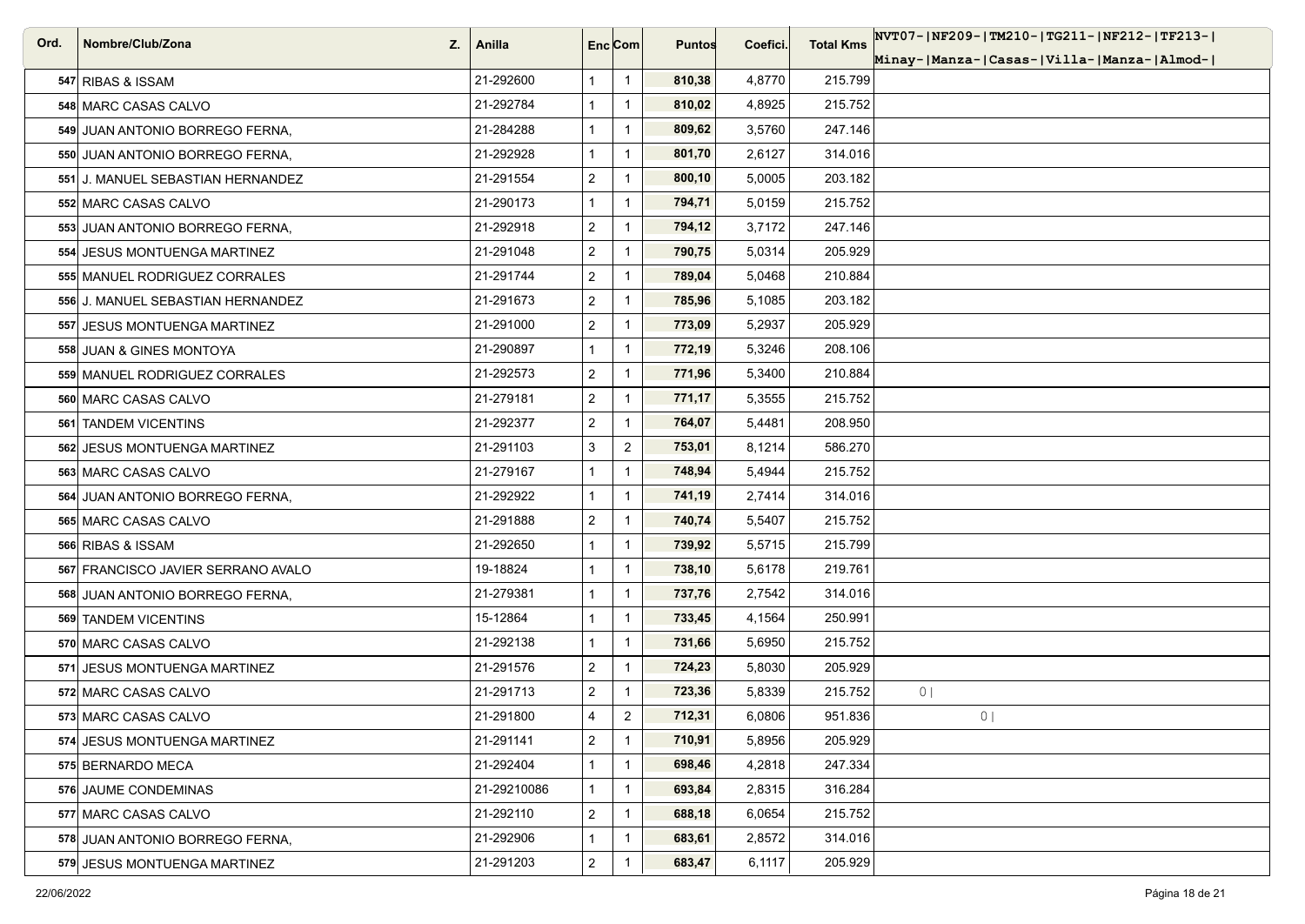| Ord. | Nombre/Club/Zona<br>Z.             | Anilla     | Enc Com        |                | <b>Puntos</b> | Coefici. | <b>Total Kms</b> | NVT07- NF209- TM210- TG211- NF212- TF213- |
|------|------------------------------------|------------|----------------|----------------|---------------|----------|------------------|-------------------------------------------|
|      |                                    |            |                |                |               |          |                  | Minay- Manza- Casas- Villa- Manza- Almod- |
|      | 580 JUAN ANTONIO BORREGO FERNA,    | 21-284289  | $\mathbf{1}$   | $\mathbf{1}$   | 661,29        | 2,8958   | 314.016          |                                           |
|      | 581 JAUME CONDEMINAS               | 21-292187  | 3              | $\overline{2}$ | 658,25        | 6,8054   | 656.028          |                                           |
|      | 582 JUAN ANTONIO BORREGO FERNA,    | 21-292933  |                | $\mathbf{1}$   | 654,66        | 2,9087   | 314.016          |                                           |
|      | 583 J. MANUEL SEBASTIAN HERNANDEZ  | 21-290966  | 1              | $\mathbf{1}$   | 648,08        | 6,1889   | 203.182          |                                           |
|      | 584 RIBAS & ISSAM                  | 22-292625  |                | $\mathbf{1}$   | 634,99        | 6,2352   | 215.799          |                                           |
|      | 585 MARC CASAS CALVO               | 20-12871   | 3              | $\mathbf{1}$   | 632,90        | 6,2506   | 215.752          |                                           |
|      | 586 RIBAS & ISSAM                  | 19-15165   | 2              | $\mathbf{1}$   | 628,98        | 6,2815   | 215.799          |                                           |
|      | 587 JUAN ANTONIO BORREGO FERNA,    | 21-284152  |                | $\mathbf{1}$   | 620,15        | 2,9473   | 314.016          |                                           |
|      | 588 JESUS MONTUENGA MARTINEZ       | 21-291095  | 1              | $\mathbf{1}$   | 619,93        | 6,3278   | 205.929          |                                           |
|      | 589 JUAN & GINES MONTOYA           | 15-11946   |                | $\mathbf{1}$   | 617,98        | 6,3741   | 208.106          |                                           |
|      | 590 FRANCISCO JAVIER SERRANO AVALO | 19-19118   |                | $\mathbf{1}$   | 609,83        | 6,4358   | 219.761          |                                           |
|      | 591 JOSE TENA BUBURE               | 21-291640  | $\overline{2}$ | $\mathbf{1}$   | 604,21        | 4,5485   | 255.776          |                                           |
|      | 592 FRANCISCO JAVIER SERRANO AVALO | 21-292173  |                | $\mathbf{1}$   | 590,40        | 6,5130   | 219.761          |                                           |
|      | 593 JESUS MONTUENGA MARTINEZ       | 20-9177128 | $\overline{2}$ | $\mathbf{1}$   | 584,16        | 2,8878   | 338.300          |                                           |
|      | 594 JUAN ANTONIO BORREGO FERNA.    | 21-292249  | 1              | $\mathbf{1}$   | 559,02        | 3,0889   | 314.016          |                                           |
|      | 595 JUAN ANTONIO BORREGO FERNA,    | 21-292919  | $\overline{2}$ | $\mathbf{1}$   | 543,86        | 4,6583   | 247.146          |                                           |
|      | 596 JUAN ANTONIO BORREGO FERNA,    | 21-292288  | $\overline{2}$ | $\mathbf{1}$   | 540,61        | 4,6739   | 247.146          |                                           |
|      | 597 JUAN ANTONIO BORREGO FERNA,    | 21-284110  | 1              | $\mathbf{1}$   | 539,36        | 3,1404   | 314.016          |                                           |
|      | 598 JESUS MONTUENGA MARTINEZ       | 21-291097  | $\overline{2}$ | $\mathbf{1}$   | 535,10        | 6,6673   | 205.929          | 0 <sub>1</sub>                            |
|      | 599 JUAN ANTONIO BORREGO FERNA,    | 21-292931  | 1              | $\mathbf{1}$   | 531,26        | 3,1790   | 314.016          |                                           |
|      | 600 TANDEM VICENTINS               | 21-292350  |                | $\mathbf{1}$   | 529,51        | 6,6982   | 208.950          |                                           |
|      | 601 MARC CASAS CALVO               | 21-291707  | $\overline{2}$ | $\mathbf{1}$   | 526,36        | 6,7136   | 215.752          |                                           |
|      | 602 TANDEM VICENTINS               | 18-13054   | 2              | $\overline{2}$ | 525,96        | 8,8302   | 568.852          |                                           |
|      | 603 JESUS MONTUENGA MARTINEZ       | 21-291088  | 1              | $\mathbf{1}$   | 515,70        | 4,7053   | 247.970          |                                           |
|      | 604 JUAN & GINES MONTOYA           | 21-290792  | 1              | $\mathbf{1}$   | 510,52        | 6,7599   | 208.106          |                                           |
|      | 605 TANDEM VICENTINS               | 21-279392  | 2              | $\mathbf{1}$   | 500,78        | 6,7754   | 208.950          |                                           |
|      | 606 RIBAS & ISSAM                  | 21-292643  | $\overline{a}$ | $\mathbf{1}$   | 500,09        | 6,7908   | 215.799          |                                           |
|      | 607 JUAN ANTONIO BORREGO FERNA,    | 21-292259  | 1              | $\mathbf{1}$   | 499,68        | 3,2304   | 314.016          |                                           |
|      | 608 JUAN ANTONIO BORREGO FERNA,    | 21-292914  |                | $\mathbf{1}$   | 498,33        | 3,2433   | 314.016          |                                           |
|      | 609 MARC CASAS CALVO               | 21-292727  | $\overline{a}$ | $\mathbf{1}$   | 495,03        | 6,8217   | 215.752          |                                           |
|      | 610 JESUS MONTUENGA MARTINEZ       | 21-284277  | 2              | $\mathbf{1}$   | 485,55        | 3,0313   | 338.300          | 0 <sub>1</sub>                            |
|      | 611 JUAN ANTONIO BORREGO FERNA,    | 21-284111  | $\overline{2}$ | $\overline{2}$ | 481,26        | 8,5087   | 584.622          |                                           |
|      | 612 FRANCISCO JAVIER SERRANO AVALO | 20-13539   |                | $\mathbf{1}$   | 467,86        | 6,8680   | 219.761          |                                           |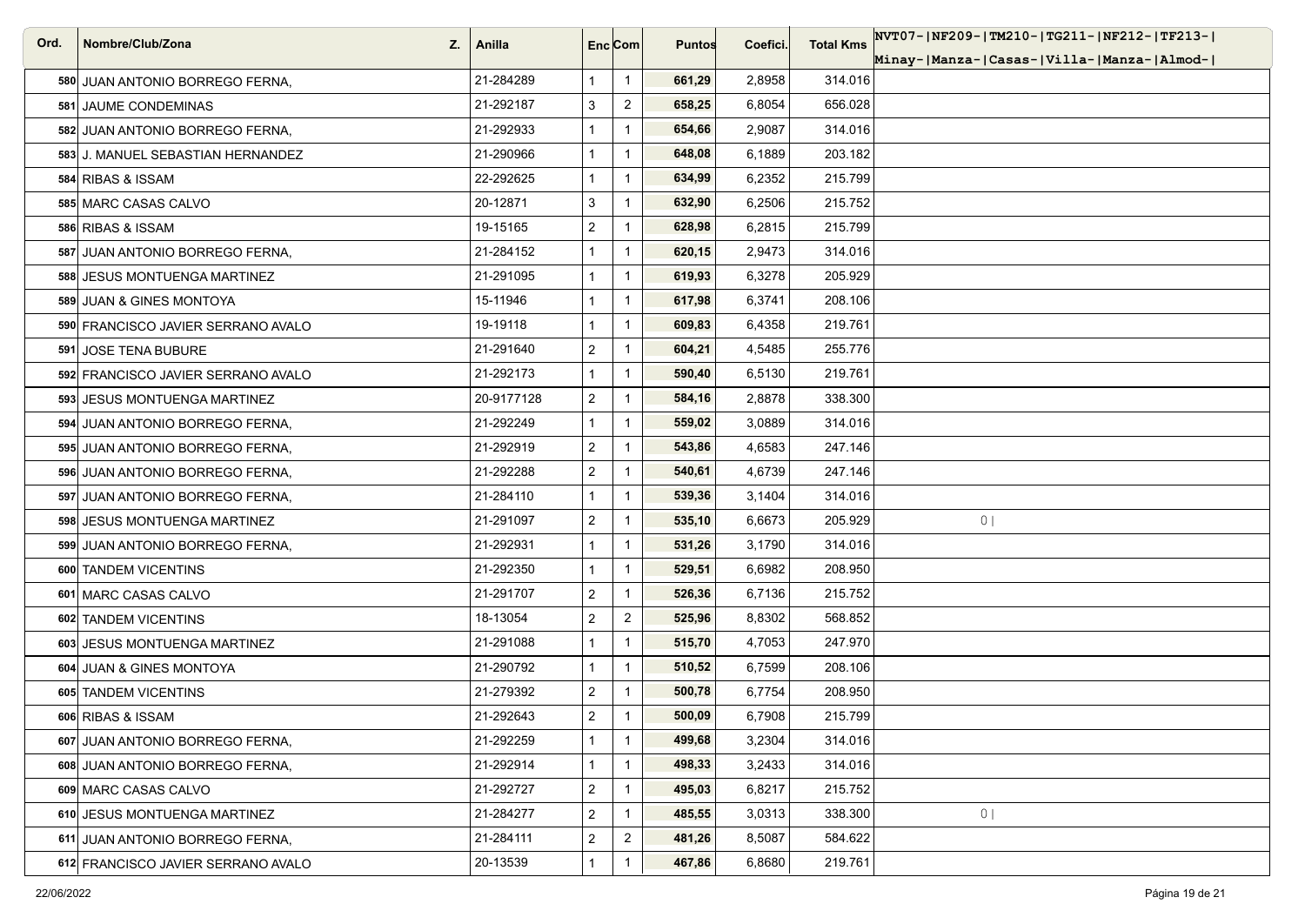| Ord. | Nombre/Club/Zona<br>Z.             | Anilla    | Enc[Com]       |                | <b>Puntos</b> | Coefici. | <b>Total Kms</b> | NVT07- NF209- TM210- TG211- NF212- TF213- |
|------|------------------------------------|-----------|----------------|----------------|---------------|----------|------------------|-------------------------------------------|
|      |                                    |           |                |                |               |          |                  | Minay- Manza- Casas- Villa- Manza- Almod- |
|      | 613 TANDEM VICENTINS               | 17-156845 | 1              | $\mathbf{1}$   | 463,68        | 3,3077   | 317.861          |                                           |
|      | 614 FRANCISCO JAVIER SERRANO AVALO | 20-13521  | $\mathbf{1}$   | $\mathbf{1}$   | 457,44        | 6,8988   | 219.761          |                                           |
|      | 615 JESUS MONTUENGA MARTINEZ       | 21-291143 | $\overline{a}$ | $\mathbf{1}$   | 456,88        | 6,9297   | 205.929          |                                           |
|      | 616 JUAN & GINES MONTOYA           | 21-290896 | $\overline{2}$ | $\mathbf{1}$   | 451,19        | 6,9451   | 208.106          |                                           |
|      | 617 J. MANUEL SEBASTIAN HERNANDEZ  | 21-291570 | $\mathbf{1}$   | $\mathbf{1}$   | 450,98        | 6,9606   | 203.182          |                                           |
|      | 618 J. MANUEL SEBASTIAN HERNANDEZ  | 21-291581 | $\mathbf{1}$   | $\mathbf{1}$   | 442,96        | 6,9760   | 203.182          |                                           |
|      | 619 JUAN ANTONIO BORREGO FERNA,    | 21-292934 | $\mathbf{1}$   | $\mathbf{1}$   | 437,76        | 3,1073   | 337.476          |                                           |
|      | 620 TANDEM VICENTINS               | 16-156864 | $\mathbf{1}$   | $\mathbf{1}$   | 437,28        | 3,3463   | 317.861          |                                           |
|      | 621 MARC CASAS CALVO               | 21-291872 | $\overline{2}$ | $\mathbf{1}$   | 434,98        | 7,0069   | 215.752          |                                           |
|      | 622 JUAN ANTONIO BORREGO FERNA,    | 21-292258 | $\overline{2}$ | $\mathbf 1$    | 432,57        | 3,3591   | 314.016          | 0 <sub>1</sub>                            |
|      | 623 JUAN ANTONIO BORREGO FERNA,    | 21-284284 | $\mathbf{1}$   | $\mathbf{1}$   | 426,41        | 3,4235   | 314.016          |                                           |
|      | 624 JUAN ANTONIO BORREGO FERNA,    | 21-284290 | $\mathbf{1}$   | $\mathbf{1}$   | 423,83        | 3,1242   | 337.476          |                                           |
|      | 625 MARC CASAS CALVO               | 21-279173 | $\mathbf{1}$   | $\mathbf{1}$   | 421,00        | 7,0223   | 215.752          |                                           |
|      | 626 MANUEL RODRIGUEZ CORRALES      | 19-19397  | 5              | $\overline{2}$ | 419,50        | 6,2571   | 913.772          | 230.30<br>0 <sub>1</sub>                  |
|      | 627 JUAN ANTONIO BORREGO FERNA,    | 21-284291 | $\mathbf{1}$   | $\mathbf{1}$   | 415,52        | 3,4492   | 314.016          |                                           |
|      | 628 JAUME CONDEMINAS               | 21-292189 | $\overline{2}$ | $\mathbf 1$    | 397,00        | 3,5007   | 316.284          |                                           |
|      | 629 MARC CASAS CALVO               | 21-291853 | 1              | $\mathbf{1}$   | 395,81        | 7,0686   | 215.752          |                                           |
|      | 630 JUAN ANTONIO BORREGO FERNA,    | 21-292253 | 1              | $\mathbf{1}$   | 393,85        | 3,1918   | 337.476          |                                           |
|      | 631 JUAN ANTONIO BORREGO FERNA,    | 21-284299 | $\mathbf{1}$   | $\mathbf{1}$   | 391,86        | 3,2086   | 337.476          |                                           |
|      | 632 RIBAS & ISSAM                  | 20-13801  | $\overline{2}$ | $\mathbf{1}$   | 373,34        | 7,0995   | 215.799          |                                           |
|      | 633 JUAN ANTONIO BORREGO FERNA.    | 21-292246 | 1              | $\mathbf{1}$   | 366,52        | 3,5136   | 314.016          |                                           |
|      | 634 JUAN ANTONIO BORREGO FERNA,    | 21-284120 | $\mathbf{1}$   | $\mathbf{1}$   | 358,20        | 3,5522   | 314.016          |                                           |
|      | 635 JOSE TENA BUBURE               | 21-291634 | $\overline{2}$ | $\mathbf{1}$   | 347,04        | 7,1766   | 213.735          |                                           |
|      | 636 JUAN ANTONIO BORREGO FERNA,    | 21-292939 | $\mathbf{1}$   | $\mathbf{1}$   | 346,68        | 3,5908   | 314.016          |                                           |
|      | 637 FRANCISCO JAVIER SERRANO AVALO | 21-291836 | $\mathbf{1}$   | $\mathbf{1}$   | 340,40        | 7,2075   | 219.761          |                                           |
|      | 638 TANDEM VICENTINS               | 17-156872 | $\mathbf{1}$   | $\mathbf 1$    | 338,59        | 5,0033   | 250.991          |                                           |
|      | 639 JESUS MONTUENGA MARTINEZ       | 21-290979 | $\overline{2}$ | $\mathbf{1}$   | 326,90        | 5,0504   | 247.970          |                                           |
|      | 640 JESUS MONTUENGA MARTINEZ       | 21-291090 | 3              | $\mathbf{1}$   | 326,63        | 3,6166   | 562.810          |                                           |
|      | 641 MANUEL RODRIGUEZ CORRALES      | 21-292875 | $\overline{c}$ | $\mathbf{1}$   | 323,95        | 7,2229   | 210.884          |                                           |
|      | 642 RIBAS & ISSAM                  | 21-292680 | $\overline{a}$ | $\mathbf{1}$   | 311,00        | 7,2538   | 215.799          |                                           |
|      | 643 MANUEL RODRIGUEZ CORRALES      | 21-291668 | 1              | $\mathbf{1}$   | 305,33        | 7,2847   | 210.884          |                                           |
|      | 644 RIBAS & ISSAM                  | 21-292679 | 1              | $\mathbf{1}$   | 304,73        | 7,3001   | 215.799          |                                           |
|      | 645 JOSE TENA BUBURE               | 21-291646 | $\mathbf{3}$   | $\mathbf{1}$   | 297,43        | 3,2677   | 601.882          | 0 <sub>1</sub>                            |